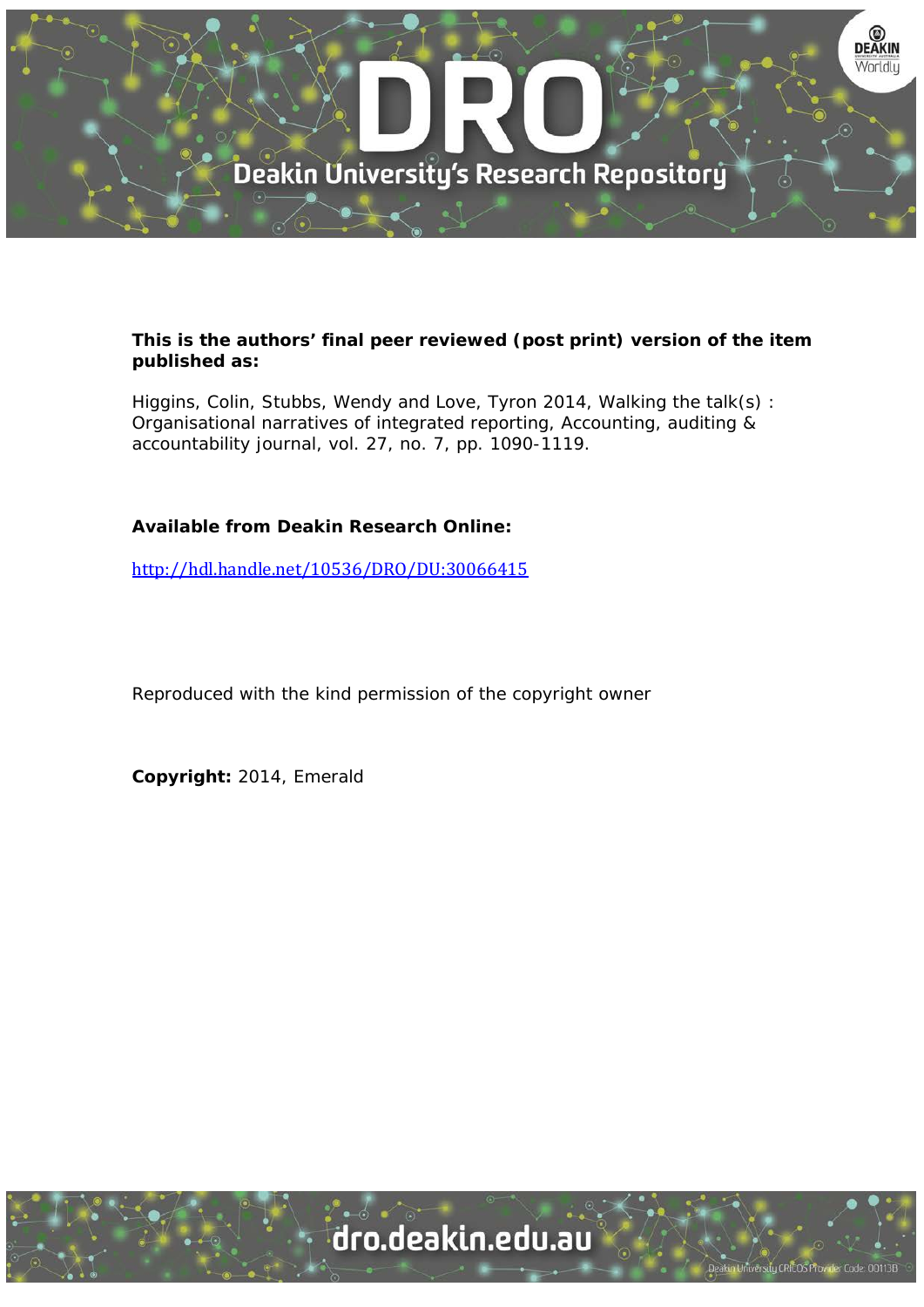# **Walking the talk(s): Organisational narratives of integrated reporting**

*Colin Higgins*

*Deakin Graduate School of Business, Deakin University, Melbourne, Australia Wendy Stubbs*

*School of Geography and Environmental Science, Monash University,*

*Melbourne, Australia, and*

*Tyron Love*

*Department of Management, Marketing and Entrepreneurship, University of Canterbury, Christchurch, New Zealand*

# **Abstract**

*Purpose* – The purpose of this paper is to explore how the managers of early adopting Australian firms contribute to the institutionalisation of integrated reporting (IR).

*Design/methodology/approach –* This study is situated within institutional theory. The authors undertook semi-structured interviews with 23 Australian managers. The authors drew on Gabriel's (2000) poetic analytics to show how the sense making activities of the early adopters contribute to the institutionalisation process.

*Findings –* Two main narratives dominate our managers' experience: IR as story-telling and IR as meeting expectations. These two narratives are constructed simultaneously and they set up contrasting plots regarding salient events, responsibilities and characters that are resolved through one or more of three "inter-narratives" that background these tensions. The internarratives suggest time, the company's strategy, and talking and engagement can solve problems.

*Research limitations/implications –* The authors argue that the managers of early adopting firms are important in the institutionalisation process. Even though they may not necessarily be institutional entrepreneurs they do engage in important "institutional work". The study is limited by its predominant focus on only one participant to the institutionalisation process, and it is may be the case that the institutionalisation of IR is not ultimately successful.

*Originality/value* – Provides in-depth insights into an under-researched participant in an institutional field contributes to institutionalisation. Additionally, it sheds light on the conditions under which firms will engage with IR.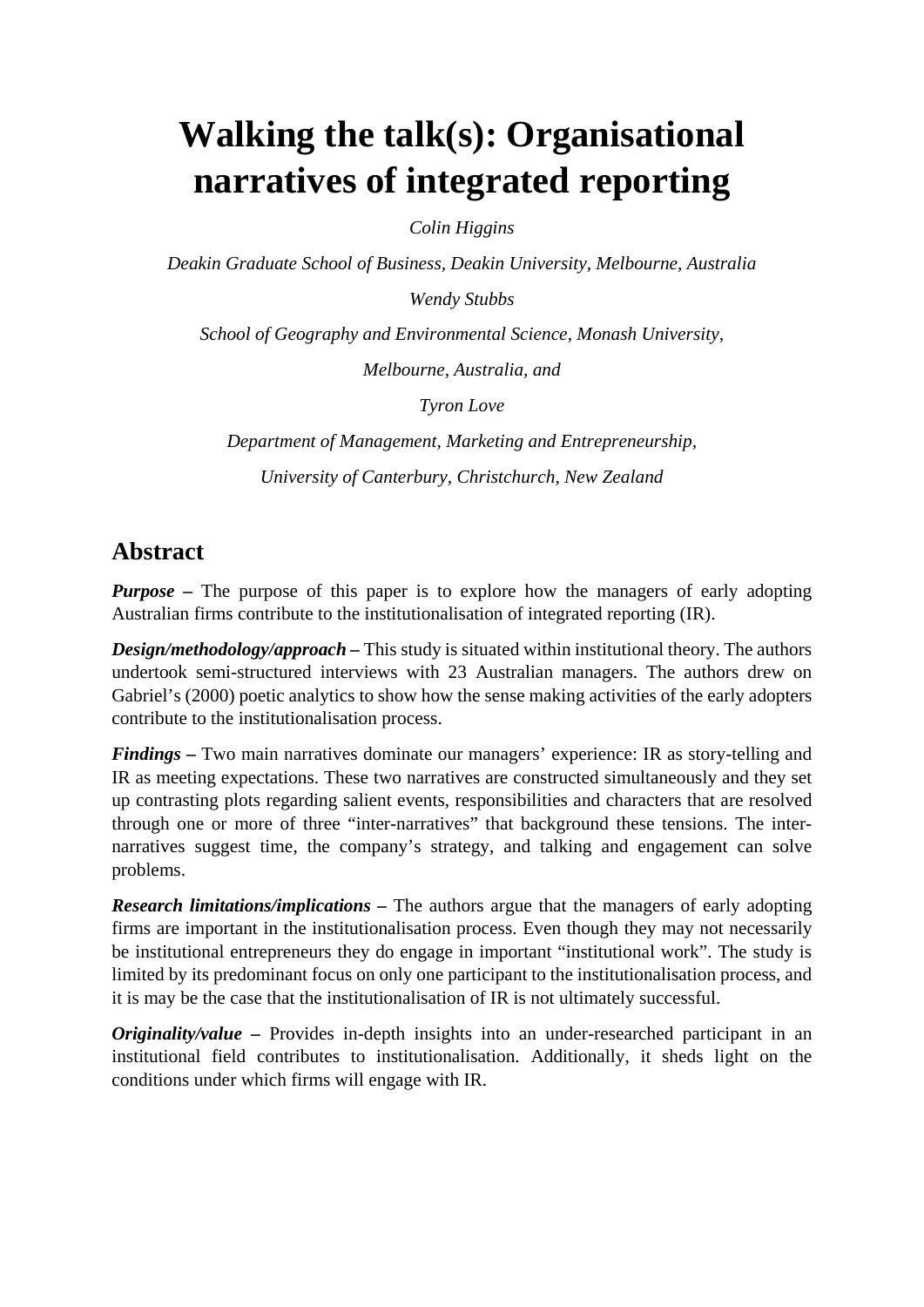# **Introduction**

Integrated reporting (IR) is the latest development in a long line of proposed reporting innovations that have attempted to "reform" financial accounting and company reports (Gray, 2001; Gray et al., 1996; Mathews, 1993, 1997, 2002; Rowbottom and Locke, 2013). Alongside these proposals, business organisations have also, for a long time, attempted to "integrate" nonfinancial information (e.g. health and safety statistics, community engagement activities) into their annual reports – sometimes in the management discussion and analysis sections, but in other parts as well (Adams and Harte, 1998; Gray et al., 1995; Hackston and Milne, 1996). Some organisations have also experimented with integrated communications that span their annual reports, web sites, and sustainability reports ( Jose and Lee, 2007; Morhardt, 2010; Tilt, 2008). Our focus in this paper is the institutionalisation of the new specific practice of IR, as articulated by the International Integrated Reporting Council (IIRC).

The International Integrated Reporting Committee (2011) describes IR as bringing together " information about an organisation's strategy, governance, performance and prospects in a way that reflects the commercial, social and environmental context within which it operates. It provides a clear and concise representation of how an organisation demonstrates stewardship and how it creates and sustains value" (p. 2). The intention is to develop a new global reporting framework that simplifies company reporting – but also improves the effectiveness of reporting in the context of a changed world order. Advocates suggest that the Global Financial Crisis, the need for greater transparency, problems of resource scarcity, and environmental issues all present new risks that must be addressed by managers in how they create value. In contrast to sustainability reporting, IR is oriented toward the future and seeks to capture interconnections between the financial and non-financial drivers of performance. IR represents, at face value, a fundamental shift in how managers think about strategy and value creation – and also what and how they communicate with stakeholders.

While IR is not yet institutionalised, we suggest that processes of institutionalisation are underway (although not complete – see Rowbottom and Locke (2013).We expand on this below, but suffice to say at this point that a number of influential business, social and regulatory organisations are actively shaping its development (Rowbottom and Locke, 2013). How they do so will influence what becomes institutionalised and will thus shape the conditions under which business organisations engage with IR. According to institutional theorists, once a practice is institutionalised it is seen as necessary by managers and becomes implemented, not for rational reasons or to achieve specific strategic outcomes (e.g. stakeholder support or reputation), but in order to fit in with social expectation. In other words, managers adopt institutionalised practices because the social legitimacy of their firms is at stake – managers desire to be seen as acting "normally" and "appropriately" amongst their peers. Institutionalism induces isomorphism – firms adopt similar practices, in similar ways, and articulate similar reasons for doing so.

Most institutional studies illustrate the effects on business organisations once institutionalisation has occurred – but relatively few provide up-close insights in to the processes of institutionalisation. It is to these processes that we turn in this paper. Typically institutional studies focus on the role of social groups (Doh and Guay, 2006; Terlaak, 2007), professional and business associations (Collins et al., 2007; Greenwood et al., 2002), or some combination also including regulators (Hoffman, 1999; Islam and McPhail, 2011; Suddaby et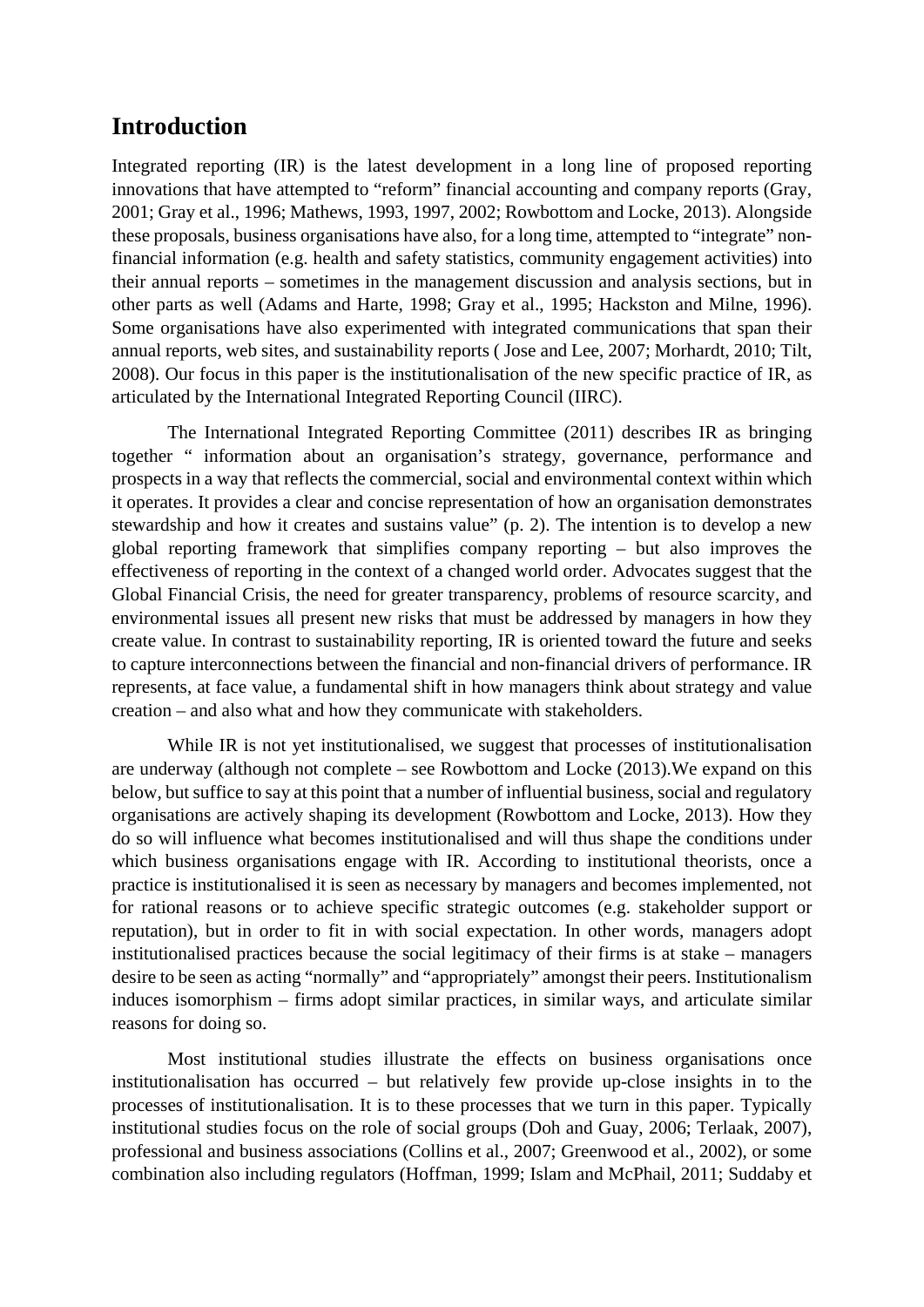al., 2007) in creating new social expectations and institutional pressures. Business associations are influential because they span organisations and industries bringing together like minded managers who develop a shared experience that shapes norms about how others in similar situations think and act (DiMaggio and Powell, 1983). In this regard, the IIRC, is significant. Since its formation in 2010, it has established a secretariat, issued a discussion paper (2011), developed draft guidelines (2013b), and initiated a global pilot program (involving over 100 companies across the globe). Like the founders of the Global Reporting Initiative (GRI) (see Brown et al., 2009a, b), the IIRC has brought together an influential group of business organisations, regulators, standard setting bodies, and others that are collectively shaping the cognitive base for IR (Rowbottom and Locke, 2013). Regulators are also playing a part – most particularly in South Africa and France where legislation around IR has been enacted.

We turn our attention, however, to the first business organisations to adopt IR in Australia, and we study their role in the institutional process. Institutional theorists typically view business organisations as either passive adopters of institutionalised practices (Marquis et al., 2007) or as aggressive institutional entrepreneurs (Garud et al., 2007) that shape the institutional context to suit their interests (see, e.g. Lawrence et al., 2013).We view the early adopters of IR differently – we seen them as organisational "role models" (DiMaggio and Powell, 1983) that are neither passive nor aggressive in the institutionalisation process. As KPMG (2013) explain in their latest survey of corporate responsibility reporting, IR is being interest-group led – but the early adopters are crucial to its institutionalisation. They sit alongside and incorporate, reject and blend the contribution of others to the institutionalisation process – but also in the context of other reporting frameworks that prevail and their own organisational norms and processes. The first Integrated Reports are thus an amalgam of the "institutional swirl" associated with this and other practices – and the managers' sense making processes in this context are critical for what eventually comes to be "seen" and "discussed" as an "actual" Integrated Report. The first Integrated Reports become, additionally, "tangible" artefacts that are copied as isomorphism unfolds.

Our insights are drawn from interviews with 23 managers in 15 Australian firms that are early adopters of IR.We extract from the interviews narratives authored by the managers that reveal the "plot" they construct to account for their IR experience.

We find that our managers author two main narratives simultaneously – IR is about

telling the company's story, and IR is about meeting expectations. These two

narratives differ in terms of management agency, and where responsibilities lie.

In order to introduce some coherence to their experience, the managers draw on "internarratives" that background the tensions between the narratives. In doing so, the managers consider that time will address the basic difficulties they face, the company's strategy meets external expectations, and that committees resolve initial teething problems. We suggest that these inter-narratives will become institutionalised as part of IR.

This paper is structured thus. In the first section, we discuss how voluntary reporting is mostly considered to be an organisational-level decision taken to achieve strategic outcomes – but institutional accounts provide another way to understand reporting patterns. Because we suggest that early adopting firms are significant to institutionalisation processes, we then discuss our understanding of this process, in the context of the developments surrounding IR.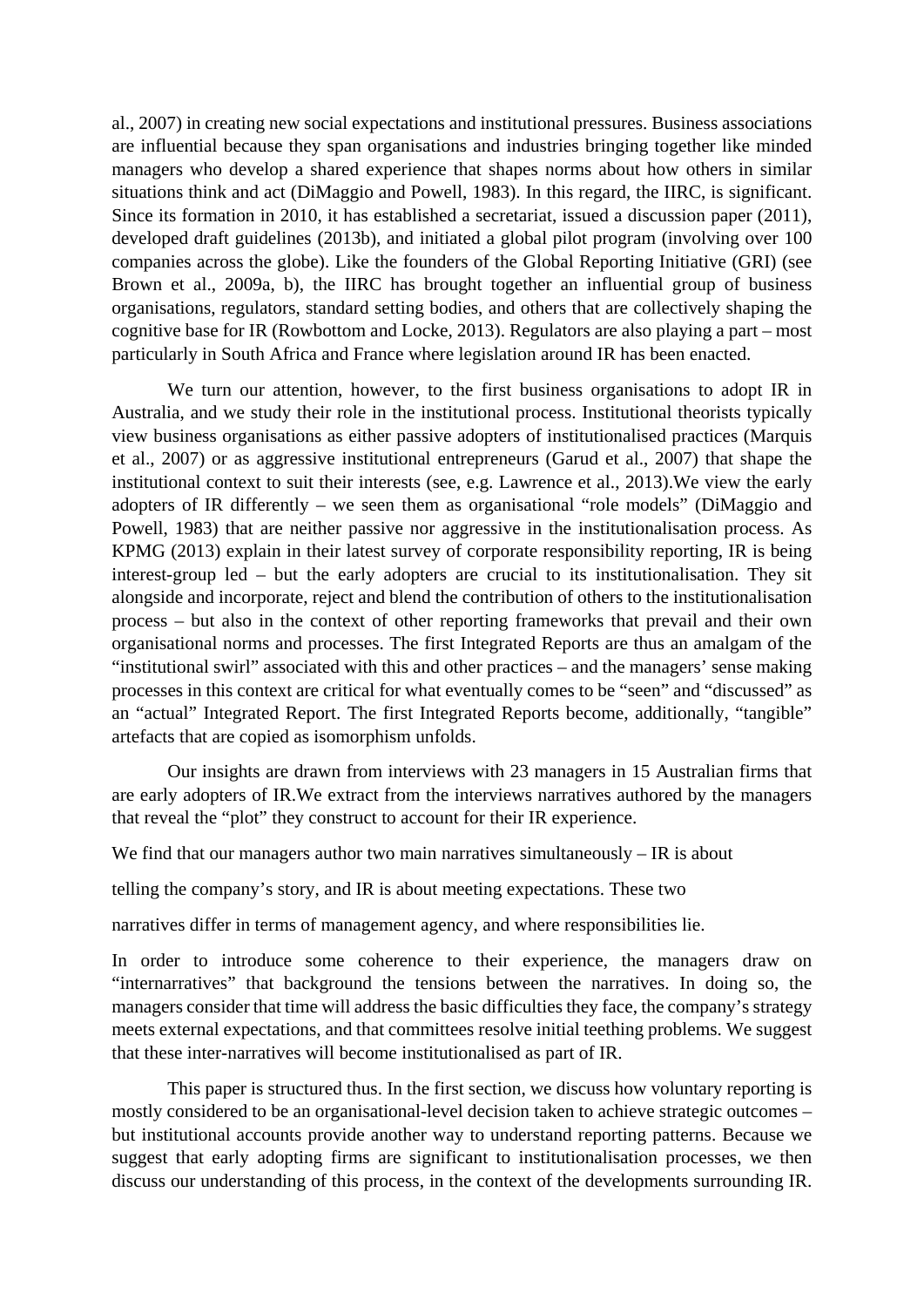We then explain how narrative analysis assists us in our project, and we detail how we selected the participants and analysed the accounts they provided. A detailed description of the analysis follows, before we discuss the implications of the sense making we observe. A conclusion ties our argument together and suggests some areas for further research.

## **Background: voluntary organisational reporting**

IR sits within a long line of innovations to organisational reporting that firms have voluntarily adopted, to varying degrees, since the 1960s. Proposals have included value-added statements (Meek and Gray, 1988), social accounting (Dierkes and Preston, 1977), environmental reporting (Ullman, 1976), human resource accounting (Maunders, 1984), Triple Bottom Line reporting (Elkington, 1997), and sustainability reporting (GRI, 2000). Specific details about these, and arguments for why they should be adopted, have circulated within both the academic and practitioner literature, and examples of their practice can been found amongst prominent firms (Gray et al., 1996; Mathews, 1993).

Mostly, voluntary reporting is assumed to be a rational, deliberate activity undertaken by purposeful managers with a strategic outcome in mind. Early on, these outcomes were considered to be strategic legitimacy (Brown and Deegan, 1999; Milne and Patten, 2002; Patten, 1992) – disclosing additional information assists firms to demonstrate the appropriateness of their behaviour, alter perceptions of their activities, or change social expectations about what is appropriate for them to do (Dowling and Pfeffer, 1975; Lindblom, 1993). As reporting has spread over the past 20-30 years additional strategic outcomes have emerged. These include market (improving competitive position, inclusion in ethical/valuesbased share registers), political (reducing political pressure, warding off regulation), accountability (demonstrating the company is "playing its part" in sustainability) and social (reducing stakeholder pressure) motivations and outcomes (Solomon and Lewis, 2002).

Other studies relate voluntary reporting to internal organisational factors and corporate characteristics. In her study of UK and German firms, Adams (2002) found that reporting was more likely where a strategic posture towards corporate responsibility/ sustainability is present, committees around responsibility or sustainability are in place, and that the values of senior executives are aligned with sustainability and responsibility. Many studies since have found similar influences – particularly about leadership and top management commitment (Adams and McNicholas, 2007; Cormier et al., 2004; Maharaj and Herremans, 2008). The basic point is that reporting goes hand-in-hand with management interest in acting responsibly, and when other practices are in place to support it. Like those that explore reporting motivations, the focus has largely been on the circumstances at the individual organisational level.

Some observed inconsistencies in reporting behaviour have cast doubt on organisational-level and strategic explanations. Many managers report even though they struggle to articulate any benefits of doing so (Arvidsson, 2010; Belal and Owen, 2007), and others persist with reporting despite benefits not being realised (Daub, 2007; O'Dwyer, 2002; Qian et al., 2011). Further, many firms that would apparently benefit from reporting – large, listed, high impact and visible companies – do not report (Higgins et al., forthcoming; Martin and Hadley, 2008) and many have never considered it (Stubbs et al., 2013). Reporting is thus not necessarily tied to strategic outcomes or organisational characteristics. The extent to which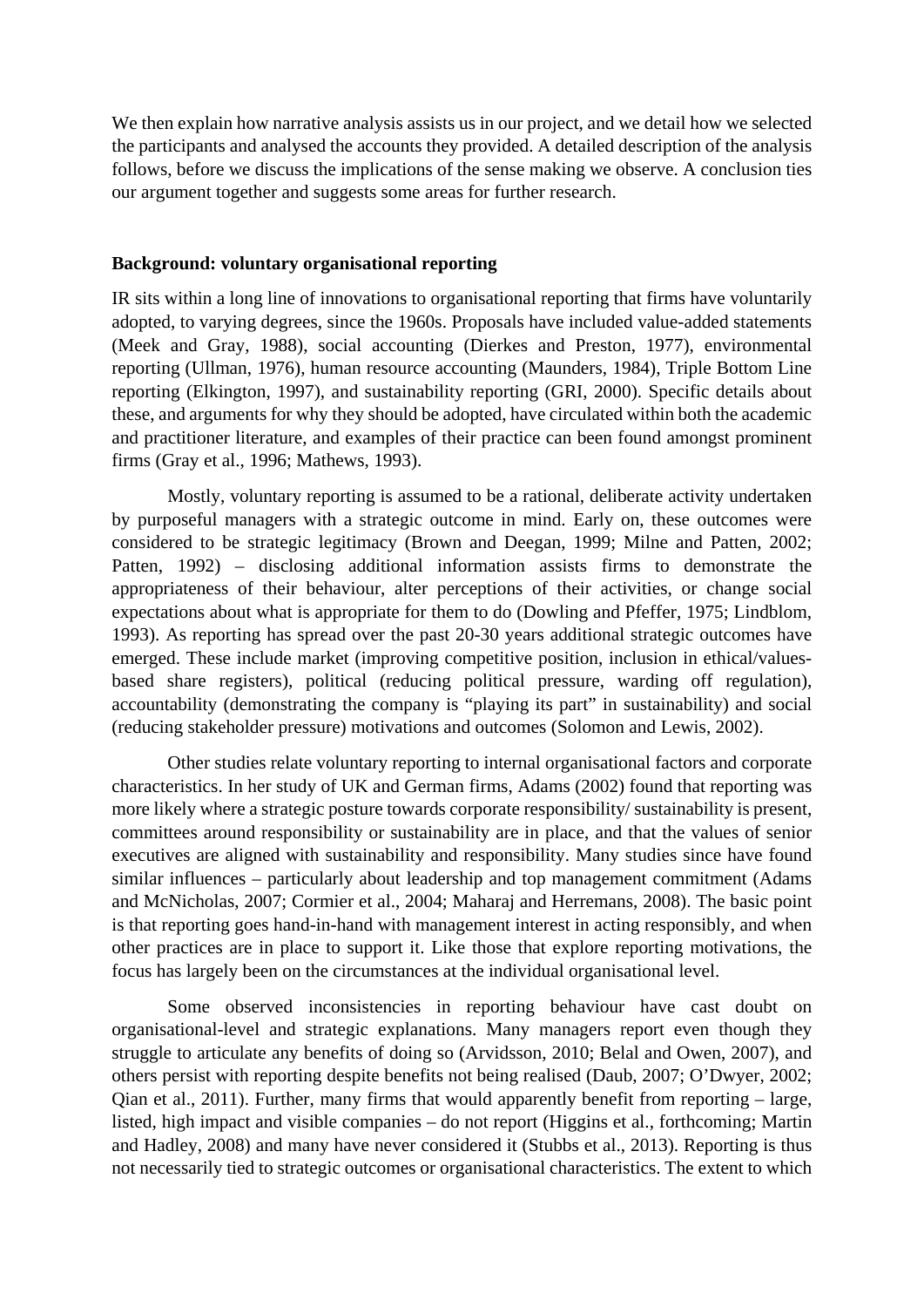voluntary reporting is taken seriously in organisations is also unclear. Reporting tends to be disconnected from decision-making processes (Durden, 2008), and information systems for collecting and using information are under-developed (Bartolomeo et al., 2000).

In this context, institutional theorists offer an alternative explanation for voluntary reporting (Higgins and Larrinaga, 2014). For them, voluntary reporting is less about individual organisational circumstances and strategic motivations, and more about how social actors collectively generate new expectations of organisations, the need for managers to meet those social expectations, and peer pressure to follow what others are doing (Marquis et al., 2007).

At the heart of institutional theory is the "field" (DiMaggio and Powell, 1983; Scott, 1995). Fields are sometimes treated as synonymous with "industry" because they are comprised of business organisations, regulators, interest groups, trade associations, and professional bodies that "partake of a common meaning system and [who] interact more frequently and fatefully with one another than with actors outside the field" (Scott, 1995, p. 56). But, fields also include social influencers (e.g. universities, media, non-governmental organisations) and others that interact regularly (e.g. think tanks, consultancies, unions). Fields operate at multiple levels (Scott, 1995), and organisations are part of multiple fields (Seo and Creed, 2002). They can be global (Levy and Kolk, 2002), they form in specific geographical locations (Galaskiewicz, 1991; Marquis et al., 2007), and they can be issues-based (Hoffman, 1999). Those affected by an issue (e.g. the environment, occupational health and safety) collectively define and shape appropriate responses to the issue. Fields can also form around strategies in which organisations positioning themselves similarly (e.g. on the basis of quality or sustainability) will adopt the same practices (e.g. TQM, sustainability committees). It is within fields that processes of isomorphism occur – firms copy each other to "fit in" with the expectations of the field (DiMaggio and Powell, 1991). Doing so ensures the company's legitimacy – they are seen as acting normally and appropriately, and this is necessary for their survival (Deephouse, 1996).

Within fields, different types of institutional pressures encourage conformance. Sometimes "the influence of the institutional environment can be subtle, working its way in to the organisation through rationalised myths, or direct, coming as an indictment on a felony charge" (Galaskiewicz, 1991, p. 293). Thus institutional pressures can be regulatory (there is risk of punishment for non-compliance), normative (it is the "right thing to do") or cognitive (alternatives are not considered because something is seen as "normal") (Scott, 1995). Institutional pressures create different types of responses by firms. DiMaggio and Powell (1983) explain these as coercive and normative – but also mimetic, in which firms follow peer pressure. The basic point is that organisational activities are not necessarily rational and deliberately conceived by managers, or shaped entirely by individual organisational circumstances – they come about to meet expectations or to do what other credible firms are doing. Managers may not even be aware that their actions, and the rationale for undertaking them, are institutionally shaped (Friedland and Alford, 1991; Milne and Patten, 2002).

Institutional studies of sustainability reporting have illustrated both the shape of the fields in which reporting appears to be institutionalised, and the different pressures within those fields. Similarities in reporting patterns amongst large multi-national companies (Fortanier et al., 2011), within various geographical regions (Kolk, 2005) and countries (Golob and Bartlett, 2007), within certain industries (Herremans et al., 2008), and also amongst firms pursuing the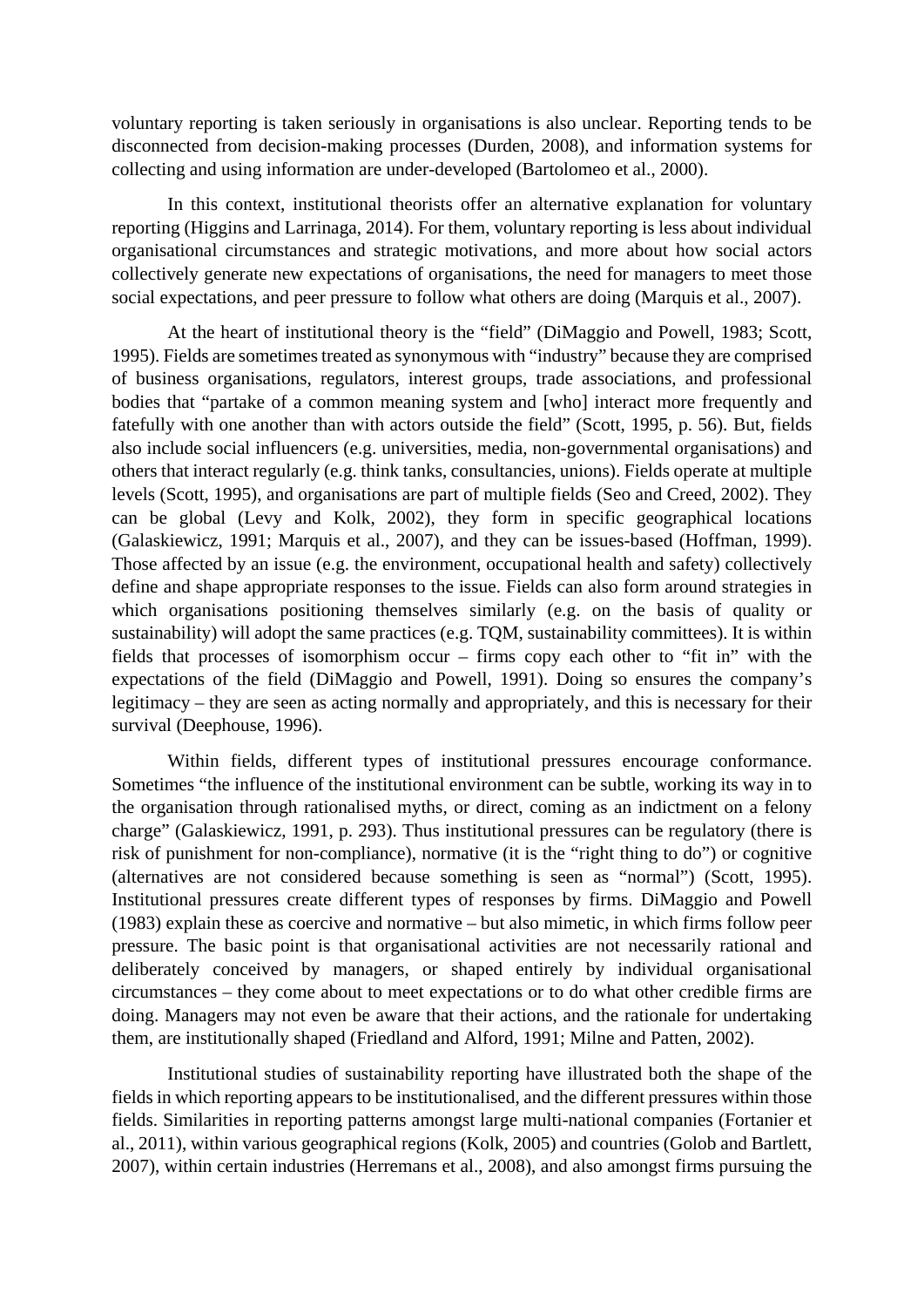same values-based differentiation strategy (Bebbington et al., 2009) all point to institutionalisation. Institutionalisation is most apparent amongst large, global multinationals (Fortanier et al., 2011; KPMG, 2011b, 2013). The triennial surveys of corporate responsibility reporting by KPMG illustrate that in 2013 95 percent of the G250 firms undertook sustainability reporting, up from 79 percent in 2008 and 50 percent in 2005 (KPMG, 2005, 2008, 2011b, 2013). These firms appear to be influenced by the emergence of a global sustainability reporting field (Fortanier et al., 2011) and it would be almost unthinkable for one of them not to report.

In the following section we suggest that the institutionalisation of IR is underway but what is likely to become institutionalised, and thus copied, rests in large part on how the managers of the early adopting firms make sense of it and how they go on to describe it to others.

#### **The institutionalisation of IR**

As described, IR is essentially about establishing a new global reporting framework to harmonise disparate reporting requirements in a way that also increases the effectiveness of what firms report. As such, there is an overt institutionalisation agenda underway by the IIRC (Rowbottom and Locke, 2013). The IIRC's structure includes a stakeholder-based Council and Board, working groups, a pilot program of reporting companies, and "ambassadors" – that all purposefully bring groups together. Their web site shows interactions between prominent business organisations (e.g. Microsoft, Novo Nordisk), business associations (e.g. the World Business Council for Sustainable Development, the Global Compact), other reporting bodies (e.g. the GRI, the Sustainability Accounting Standards Board), standard setting and regulatory bodies (e.g. the IFRS – Foundation for International Accounting Standards Board, the Tokyo Stock Exchange), accounting bodies (e.g. CPA Australia, ACCA), consulting firms (including KPMG, PwC, Deloitte) and academics and non-governmental organisations (e.g. the WWF, Transparency International). This web site also details a number of publications and conferences that enable interaction – also apparent in the cross-referencing of each in publications, and similarity in the messages communicated.

A rationale for IR is emerging from these field-based interactions (ACCA, 2012; KPMG, 2011a, 2012; Main and Hespenheide, 2012). IR is situated within the context of a changing business environment, arising from the Global Financial Crisis (Hanks and Gardiner, 2012). Additional pressures – including globalisation, demands for corporate transparency, resource scarcity and environmental concerns – present new risks (Eccles and Krzus, 2010; International Integrated Reporting Committee, 2011; Roberts, 2011) that business must incorporate in to strategy and communicate to stakeholders (Adams and Simnett, 2011). Thus, IR is essentially about the "integration" of six capitals (financial, manufactured, intellectual, human, social and relationship, and natural) which capture the factors managers should incorporate in to strategy to ensure their long-termviability (International Integrated Reporting Committee, 2013a, p. 1). This is evident in the description of IR as forward looking, focused on connections between financial and non-financial activities that underpin company valuecreation, and geared towards explaining the value creation logic underpinning the company's strategy (Phillips et al., 2011).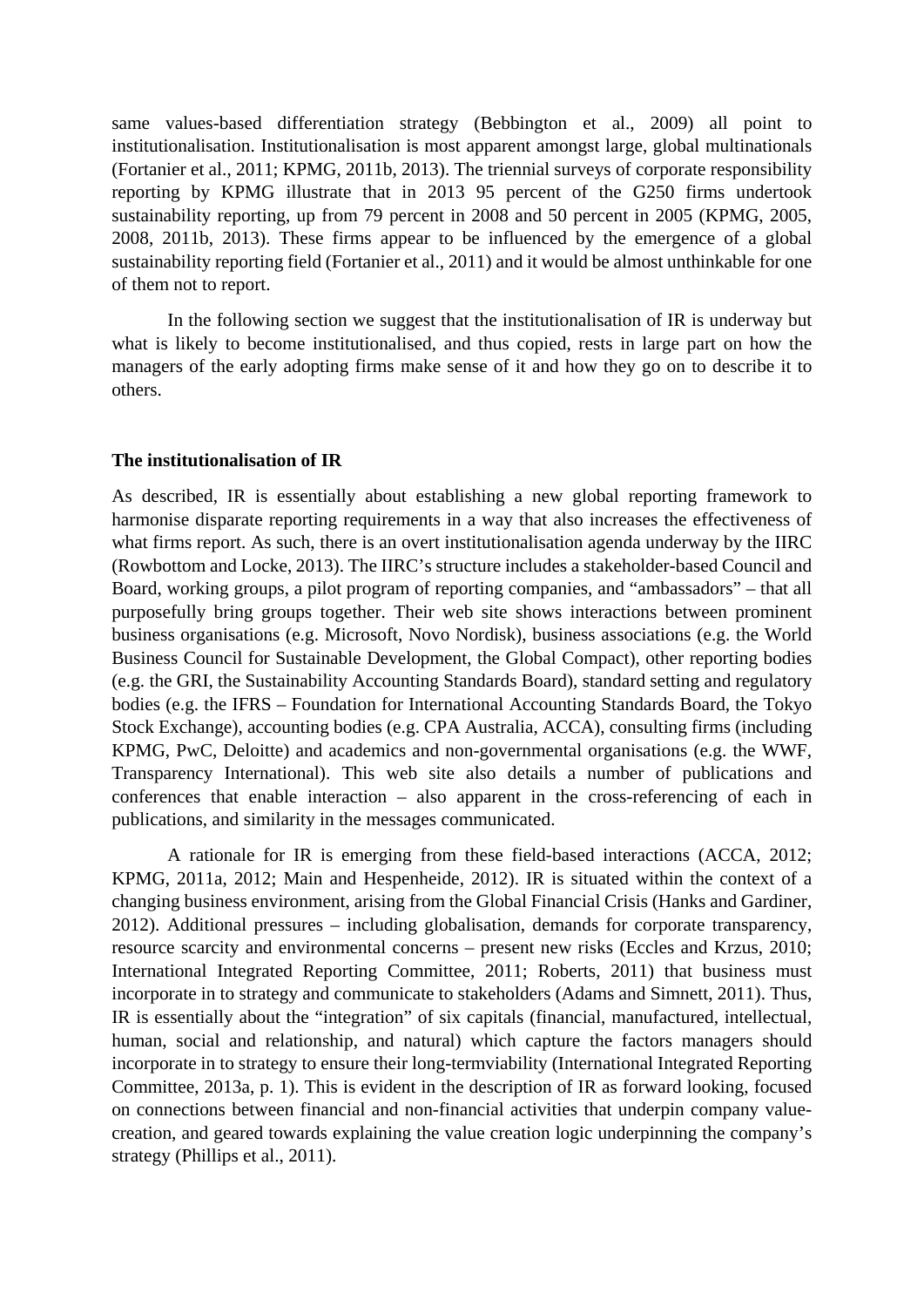A number of strategic benefits are also being articulated by various field members – and these are similar to those associated with other types of voluntary reporting (see above). According to Eccles and Armbrester (2011), IR can deliver external market benefits by satisfying stakeholders' expectations, enhancing the company's reputation and brand, and helping to manage regulatory risks. As IR demonstrates how organisations create and sustain value, it can reduce reputational risk and facilitate better financial and non-financial decision making (Hampton, 2012; Watson, 2013). It can also drive organisational change toward more sustainable outcomes (Eccles and Krzus, 2010) and transform corporate processes (Phillips et al., 2011), breaking down operational and reporting silos in organisations, leading to improved systems and processes (Roberts, 2011), and improved resource allocation decision-making (Frias-Aceituno et al., 2013). Essentially, it can increase profitability in the long-term and enable differentiation.

Members of the field appear to have concentrated efforts on institutionalising the rationale for IR, but there remains some differences in perspective amongst field members. In their study of the "action nets" associated with IR, Rowbottom and Locke (2013) show that differences exist about how IR fits with the traditional annual report, whether regulation is necessary (or likely to be forthcoming), the intended audience for the report, and also from whose perspective materiality should be assessed. These are important conceptual issues that we suggest are most likely to be addressed by practice – and most significantly by the early adopters of IR as they actively "work" to reconcile the challenges and produce their first reports.

In the following section we detail how the sense making processes of the managers of these firms contribute to understanding the institutionalisation process.

#### **Analytical approach: narrative analysis**

Our analytical strategy draws broadly on an interpretivist approach to narrative analysis. This type of analysis is appropriate for studying new and evolving organisational practices. It offers a way to uncover the variety of ways that social actors make sense of what's going on around them (Currie et al., 2009; Fraser, 2004; Jackson, 1998) and how they impose order on everyday life. This is in contrast to critical studies that focus on the collective dimension of sensemaking (Bamberg, 2007). The objective is not to generate an "accurate" picture of the world, or to expose and critique it, but "to engage in a conversation with the field" (Bruner, 1990, p. 3). By revealing how things come about, new opportunities for understanding change (Berg and Hukkinen, 2011; Gubrium and Holstein, 1998;Weick, 1995) and new insights in to the processes of institutionalisation become available (Zilber, 2007).

In its simplest form, a narrative is a linear ordering of events by someone as they explain a situation or make sense of something they experience. More formally, it is a "sequence of events, experiences, or actions with a plot that ties together different parts in to a meaningful whole" (Czarniawska, 1998, p. 7). Narratives are constructed by social actors in everyday social interactions as they explain their actions to others, and internally to themselves, as they reconcile the experiences they encounter (Cunliffe et al., 2004; Feldman et al., 2004; Weick, 1995). So too, when prompted in social situations such as research interviews. In doing so, actors insert or impose a "plot" (Bruner, 1990) to connect events to render their experience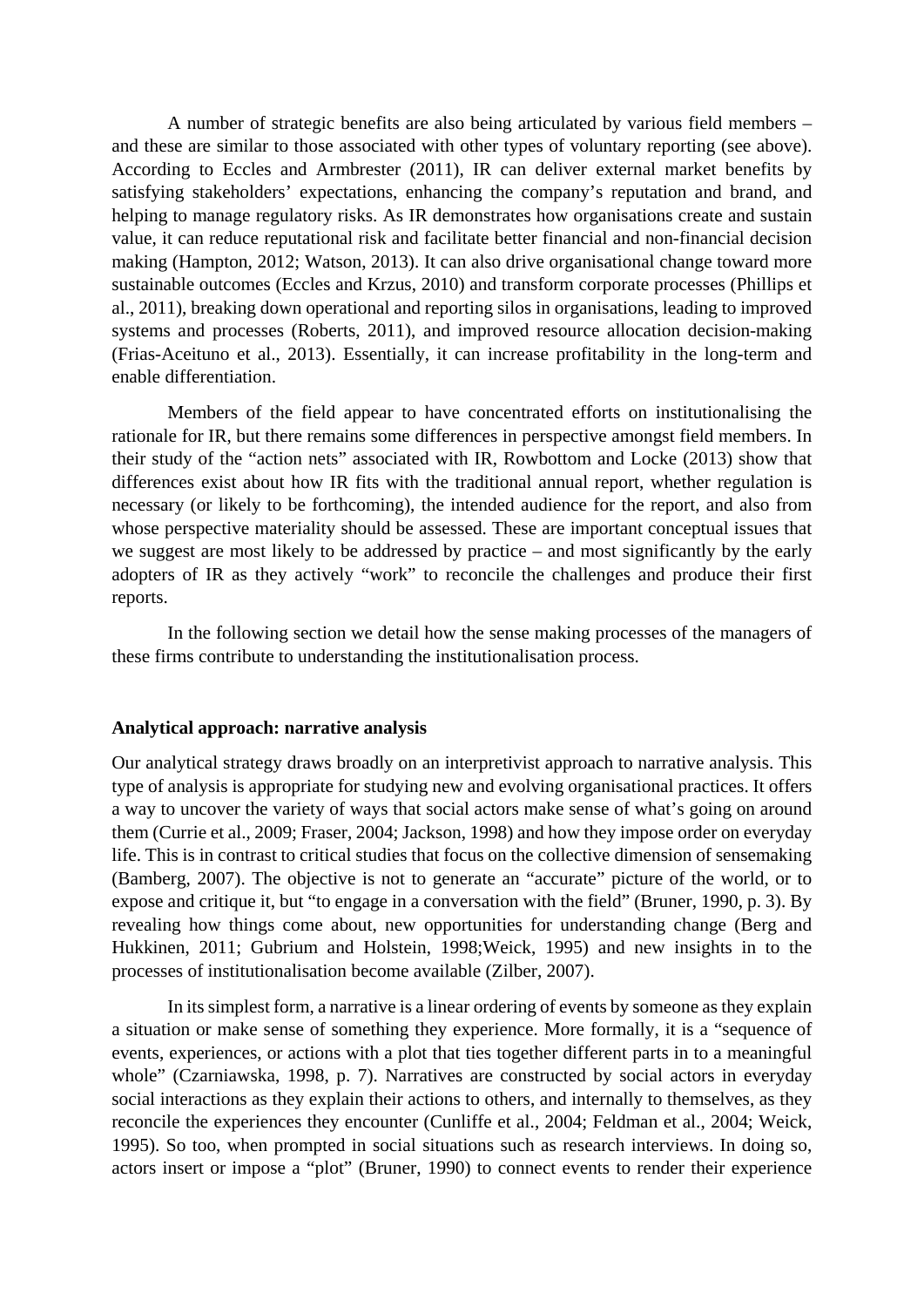meaningful and to determine, justify, and guide their lives (Fisher, 1985a, b; Gabriel, 2002; Weick and Browning, 1986). It is the plot, or how logic or cohesiveness is introduced to experience, that is of interest to the narrative researcher (Franzosi, 1998; Riessman, 2003).

Narrative analysis is common in the social sciences (Geertz, 1988; Plummer, 1995; Sarbin, 1986; White, 1973), but the "narrative turn" has been slower in coming organisation studies (Czarniawska, 1998). Recently, however, narrative analysis has been used to study "organisations as narratives" aswell as "stories told in organisations" about various organisational phenomena (Cunliffe et al., 2004; Czarniawska, 1998; Hummel, 1990, 1991; Rhodes and Brown, 2005; VanMaanen, 1988). These include studies of change (Beech, 2000; Downing, 1997; Gephart, 1991; O'Connor, 2000; Vaara and Tienari, 2011), decision making (O'Connor, 1997; Smart, 1999), processes of organising (Currie et al., 2009), strategy (Barry and Elmes, 1997; Fenton and Langley, 2011), and organisational identity (Brown, 2006) in public administration (Hummel, 1990; Maynard-Moody and Musheno, 2000), social entrepreneurship (Diochon and Anderson, 2011; Nicholls, 2010), knowledge management (Mouritsen et al., 2001) and healthcare (Currie et al., 2009).

Narrative approaches are also emerging in institutional studies as part of what Lawrence et al. (2011) term "institutional work". These studies focus on how organisational actors contribute to the institutionalisation of new activities through language and sensemaking – including negotiations (Helfen and Sydow, 2013) and strategies such as framing, engaging and valorising (Slager et al., 2012). This work re-introduces agency to institutional studies (Perkmann and Spicer, 2008). According to Phillips et al. (2004), discursive acts, language and telling stories are central to the construction of the institutional order by establishing its meanings. To "tell a story is to act upon the world" (Cobb, 1993, p. 250) and as such, depending on how the stories are constructed (and analysed), narratives can specify the "truth", stipulate correct behaviour, and legitimise how problems are defined (Whitten, 1993). As narratives are exchanged, in what Hardy and Maguire (2010) call "field configuring events", they shape the understandings that become reflected in those fields. Not surprisingly, then, "actors interested in creating, maintaining and disrupting institutions often rely on narrative devices to do so" (Lawrence and Suddaby, 2006, p. 240). We follow the approach of Zilber (2007) who showed how the stories narrated by social actors involved in the "dot.com" crash attributed blame, motives and causal connections that institutionalised particular ways of thinking and acting in that field.

It is in this way that the sensemaking associated with IR in the early stages of its development, especially by credible early adopters, can shape how IR comes to be known and enacted. As Downing (1997) explains, organisational activities are characterised by a variety of organisational conflicts that are resolved by actors sharing stories and determining the "plot" of what is unfolding. Our analysis provides insights into how IR has come about, who (or what) is responsible for its development, what the manager can (or cannot) do about the situation they are in through agency, and beliefs about how things should be and how the world works (Feldman et al., 2004). For new practices, such as these, the plot, and how issues are resolved, become part of the bundle of practices that is copied by others as a result of mimicry and is likely to become normalised through professional bodies, training, and embedded in professional networks – all key processes associated with broader field-level institutionalisation activities (DiMaggio and Powell, 1983).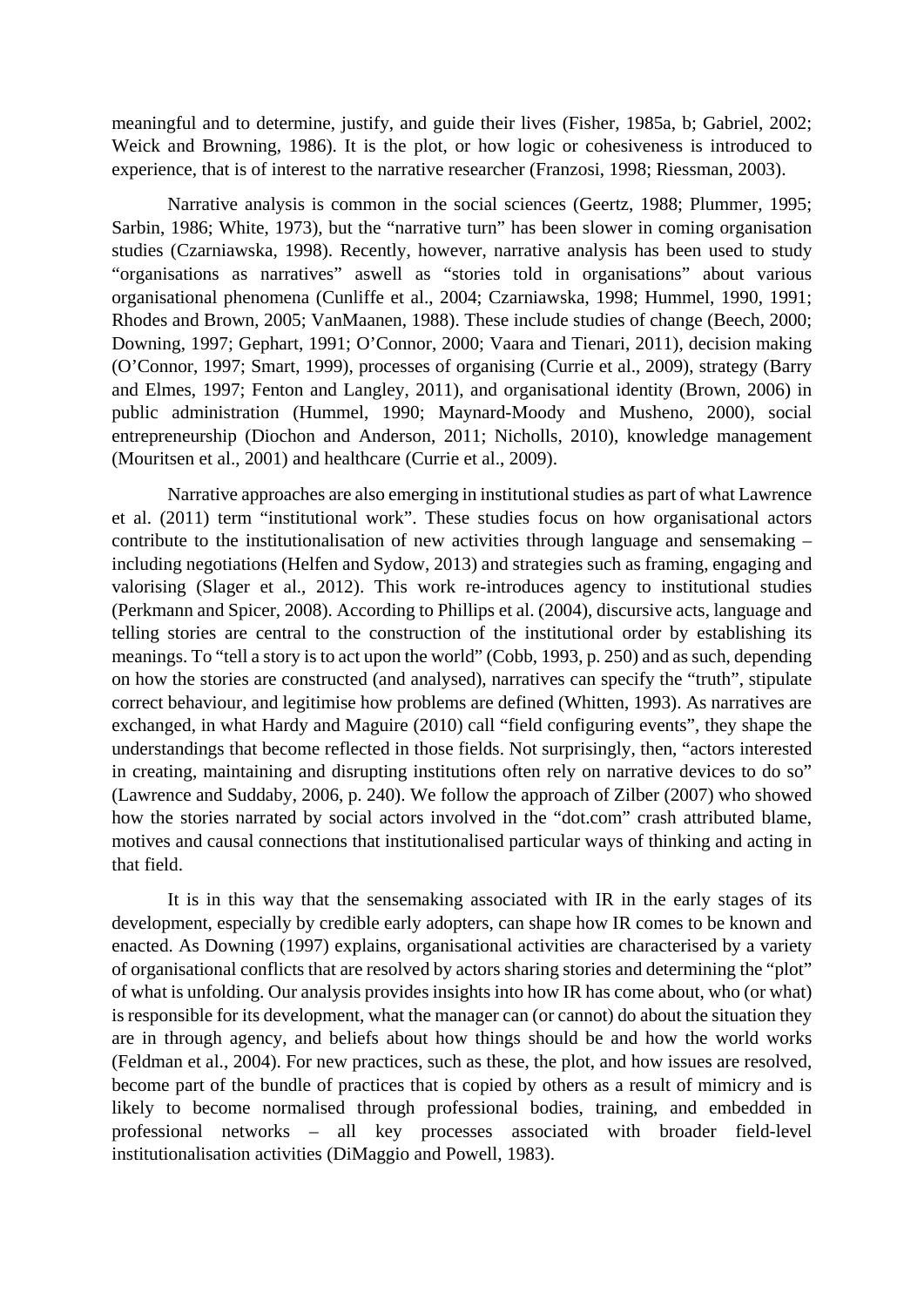# *Participants and data collection*

Our search for early adopters of IR in Australia drew from a range of publicly available sources. First, we identified potential participants from those rated as the "top 10 performing companies for an IR format" by the ACCA and the Net Balance Foundation (2011) in their six-criteria assessment of the reports produced by Australia's 50 largest companies (the ASX50). A further six companies were found in the Institute of Chartered Accountants in Australia's (ICAA) (2011) case-studies of IR, and we searched the web sites of firms engaging with the (Australian) Business Reporting Leaders Forum (2012), some of which were members of the IIRC's pilot program.

Further "integrated reporters" were identified by reviewing the latest sustainability and annual report(s) of all remaining ASX50 firms (as at 31 May 2012). We included those companies that had transitioned toward "one" report (as evidenced by having previously produced a separate sustainability report), those calling their Annual Report by some kind of "integrated" title (e.g. Annual Review), or those that made some reference to changing their reporting approach on their web sites or in their reports. We did not aim to comprehensively identify all integrated reporters, but to gather a sufficient number to give insights into how this practice was being understood. In total, 22 companies were identified.

We initially approached the sustainability manager (or equivalent) in each of the 22 companies. Of these, managers from 15 firms agreed to participate. The aim was to interview two people from each firm– to uncover as many insights as possible, especially from the different functional areas supposed to be involved. In nine companies only one person was available. Five of the companies were identified as "top performing" by the ACCA and the Net Balance Foundation, but these firms claimed they were not necessarily undertaking IR. Nevertheless, they were engaging with it, and reflecting on their reporting practices. Table I shows the industry spread of our participants and the managers interviewed.

Our main source of narrative knowledge came via 23 in-depth, semi-structured interviews. Most (22) were face-to-face, and one was by telephone. The interviews lasted between 45 and 60 minutes, and all were recorded and transcribed (with permission) to aid data analysis. The interview questions were largely exploratory and were derived from our understanding of the reporting literature and our reading of the (largely) practitioner oriented IR material. We were keen to have our managers talk openly and as unrestrained as possible, and we attempted to avoid "forcing" the managers in to particular areas.

We did, however, have the following themes to use as prompts where necessary:

- the types of reports produced by the company and why:
- the interviewees' understanding of IR, who or what is driving the IR process in
- their organisations, and the structures in place to achieve it;
- where IR is coming from, why it has emerged, and what it means in relation to sustainability reporting; and
- what IR will achieve, how it is different to sustainability reporting, and where they see the reporting landscape heading.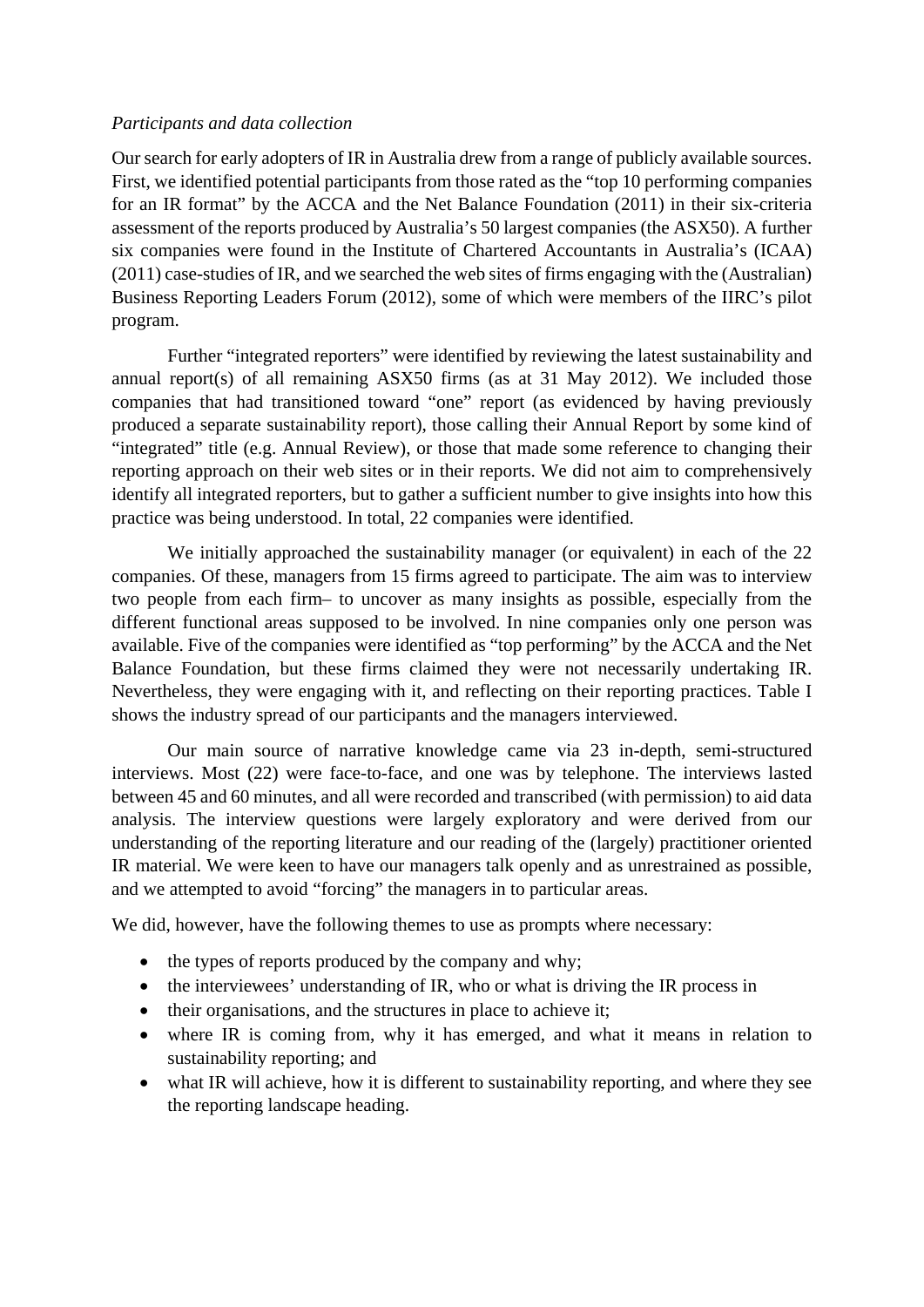|                        | Industry        | Interviewee<br>code | Sustainability<br>manager | Finance manager/<br>company<br>secretary | Investor<br>relations/<br>external affairs |
|------------------------|-----------------|---------------------|---------------------------|------------------------------------------|--------------------------------------------|
|                        | Financial       | FS <sub>1</sub> a   | ممنا                      |                                          |                                            |
|                        | <b>Services</b> | FS1b                |                           | ممنا                                     |                                            |
|                        |                 | FS1c                |                           |                                          | ممن                                        |
|                        |                 | FS <sub>2</sub> a   |                           | ممنا                                     |                                            |
|                        |                 | FS <sub>2</sub> b   | ∽                         |                                          |                                            |
|                        |                 | FS3a                | ممنا                      |                                          |                                            |
|                        |                 | FS3b                |                           |                                          | ممنا                                       |
|                        |                 | FS3c                |                           | ممن                                      |                                            |
|                        |                 | FS4a                | مما                       |                                          |                                            |
|                        |                 | FS4b                |                           |                                          | مما                                        |
|                        |                 | FS <sub>5a</sub>    | سما                       |                                          |                                            |
|                        | Industrials     | I1a                 | ممنا                      |                                          |                                            |
|                        |                 |                     |                           |                                          |                                            |
|                        |                 | I2a                 |                           | ممن                                      |                                            |
|                        |                 | I2b                 | ↙<br>مما                  |                                          |                                            |
|                        |                 | I3a                 |                           |                                          |                                            |
|                        |                 | I4a                 |                           |                                          | ممن                                        |
|                        |                 | I5a                 | ⋗                         |                                          |                                            |
|                        | Property        | P <sub>1</sub> a    | u                         |                                          |                                            |
|                        |                 | P <sub>2</sub> a    | مما                       |                                          |                                            |
|                        |                 | P <sub>3</sub> a    |                           |                                          | ممن                                        |
| Table I.               |                 | P <sub>3</sub> b    | مما                       |                                          |                                            |
| Interviewees: industry | Transport       | Tla                 | مما                       |                                          |                                            |
| and management         |                 | T <sub>2</sub> a    | مما                       |                                          |                                            |
| responsibility         | <b>Total</b>    |                     | 14                        | $\overline{4}$                           | 5                                          |

## *Analysis process*

In undertaking the analysis of interview material, it is important to recognise that manager's accounts "may lack the coherence, plot or restitution the individual or the Industry Interviewee code culture desires" (Smith and Sparkes, 2007, p. 23). As such, interpretation inevitably involves some degree of subjectivity and "relies as much on "rule-of-thumb", makeshift, and ad hoc inferences as on systematic generalisations" (Gabriel, 2002, pp. 107-108, emphasis in original). What is important, is that the analysis reflects the research objectives and overall theorising (Smith and Sparkes, 2007), and ultimately sheds light on something that was opaque (Gabriel, 2002).

Our analysis proceeded in four stages. First, an initial reading of all the interview transcripts was undertaken to get a "feel" for the material, and to identify the broad contours of how IR was being experienced. This process yielded some clear differences and recurrent themes in how IR was described, and some distinctions between key actors, events and issues. Because our interest was in uncovering how the managers' sense making processes contribute to the institutionalisation processes, the second stage of our analysis involved the use of Gabriel's (2002) work on poetic analysis. Gabriel's (2002) framework was selected because his narrative mechanisms provide a way to uncover how a narrator either gives meaning to specific parts in participants' narratives or makes connections between those parts (Gabriel, 2002).

In this second stage, we utilised a broad question to guide the analysis: what do the transcripts reveal about what IR is, where it has come from, and is the purpose of IR? We added to Gabriel's (2002) framework with an additional element – time – from Cunliffe et al.'s (2004) analytical schema. Narrative researchers highlight the salience of time as a central component to narrative understandings (Riessman, 2003). With Gabriel's eight mechanisms, and our addition of time, nine narrative mechanisms were used to interpret each transcript. Several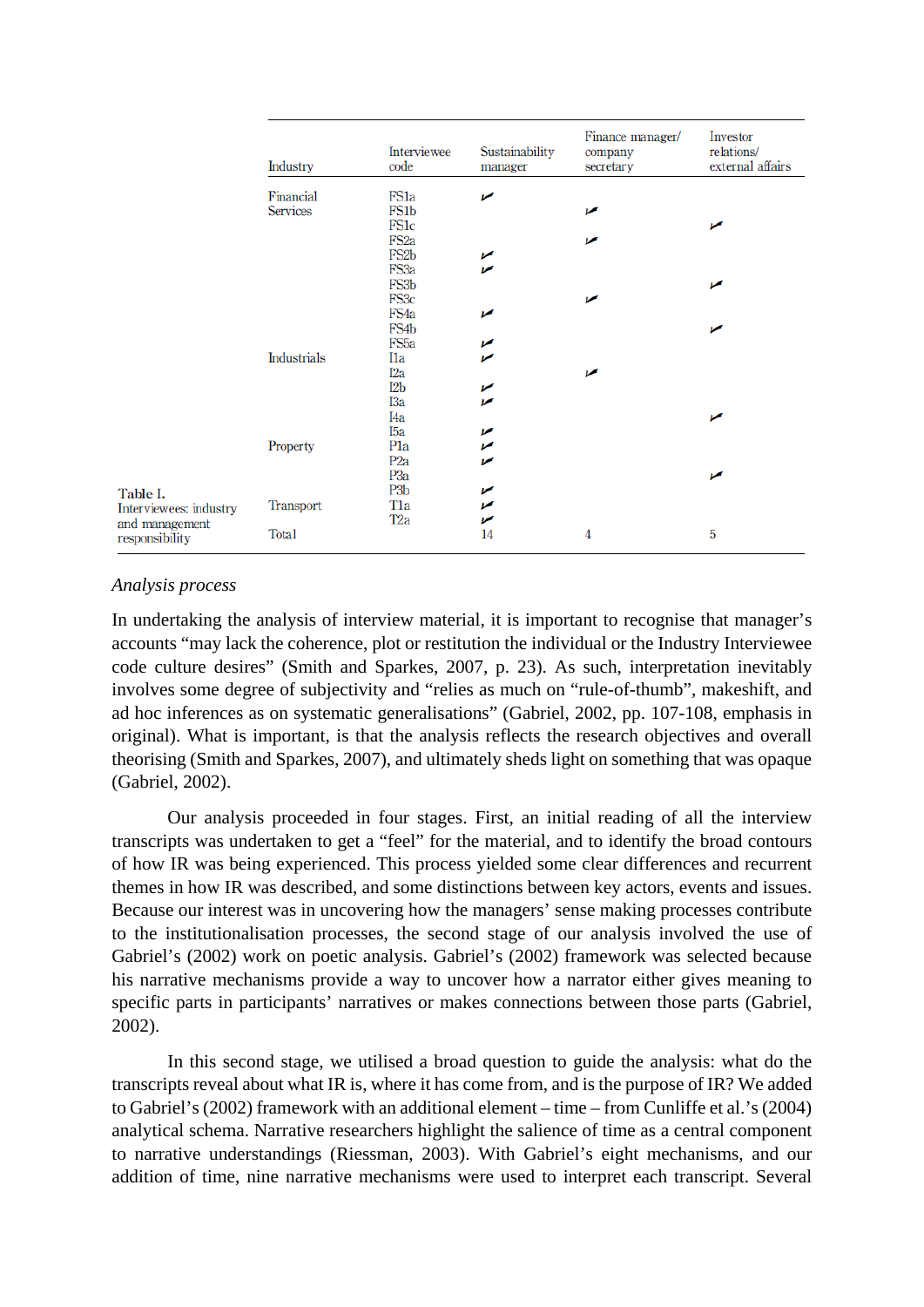associated questions assisted our analysis. These, and the nine narrative elements, are shown in Table II.

As part of the second stage of our analysis, two of the three authors independently analysed all 23 transcripts in their entirety, and noted for each how the elements presented themselves. The two authors then compared their analyses, and in a small number of cases differences in interpretation arose, which required discussion. These related to exactly how responsibilities were cast, and the identities of the various actors operating in the space. Disagreements were easily resolved by re-examining selected parts of the transcript together.

In the third stage, and consistent with Zilber's (2007) approach, we examined the detailed analysis of each interview across all of the managers to uncover their expression of collective IR "fantasies" (Gabriel, 2002). Again, this step proceeded first by two of the three authors independently comparing and considering the patterns across the transcripts, and then discussion and justifying the decisions to each other. By analysing the different ways that the narrative mechanisms surfaced within and across each transcript, we found two common narratives constituting a heritage of IR among early adopters. These two do not necessarily capture all of the different ways in which our managers are making sense of IR, but they are the two dominant narratives that were most concretely articulated across the majority of the interviews. Of course, our assessment of these is somewhat subjective (Gabriel, 2002), but in light of the objectives and research question of this study, they do show the ways in which members of this community are experiencing IIR. We discuss the two predominant narratives about IR below – identifying specifically the simultaneous way they are articulated and contrasting and conflicting elements of each.

Finally, in the fourth stage of the analysis, we re-entered the transcripts and sought insights about how each manager narrated the tensions that were apparent between the two main narratives. We found that providential significance, responsibility/ agency, and causal connections were activated in ways that sat outside the main narratives, but enabled some coherence to form in the accounts the managers provided.

| Nine narrative mechanisms                       |                                                                                                                                                                                                                                                                |  |  |  |
|-------------------------------------------------|----------------------------------------------------------------------------------------------------------------------------------------------------------------------------------------------------------------------------------------------------------------|--|--|--|
| The attribution of motive                       | How do participants cast themselves and other actors with motive<br>in the unfolding developments of IR? Were the activities of an<br>actor aimed at achieving a particular outcome? Did the initiation                                                        |  |  |  |
| The attribution of agency                       | of IR itself have a motive?<br>How are the people, groups and organizations associated with<br>IR cast as active and purposeful actors? What can (and ca not)<br>they do?                                                                                      |  |  |  |
| The attribution of unity                        | How are the collectives of people associated with IR activated and<br>made into something capable of being a single actor? What does<br>this imply?                                                                                                            |  |  |  |
| The attribution of responsibility               | How are actors associated with IR held to account for their<br>actions? How are actors attributed with blame and credit and how<br>does this help determine whether their actions are right or wrong?<br>What do the various actors have responsibility to do? |  |  |  |
| The attribution of character<br>qualities       | How are the actors associated with IR cast in positive or in<br>negative ways? How does this allow us to make assumptions<br>about how they see each other?                                                                                                    |  |  |  |
| The attribution of emotion                      | How is emotion invested in actors in the IR space? What does this<br>suggest, overall, about the IR phenomenon and the various<br>actors?                                                                                                                      |  |  |  |
| The attribution of causal<br>connection         | How are incidents or events and the actions of actors in the IR<br>space connected or linked?                                                                                                                                                                  |  |  |  |
| The attribution of providential<br>significance | How do participants craft incidents in the IR space that are<br>engineered by superior beings or abstract face-less<br>organizational/institutional characters?                                                                                                |  |  |  |
| The attribution of time                         | How do participants in the IR space structure events and<br>incidents through the use of time? How is time used to organise<br>objects and actors?                                                                                                             |  |  |  |

Table II. Analysis frame: narrative elements and associated questions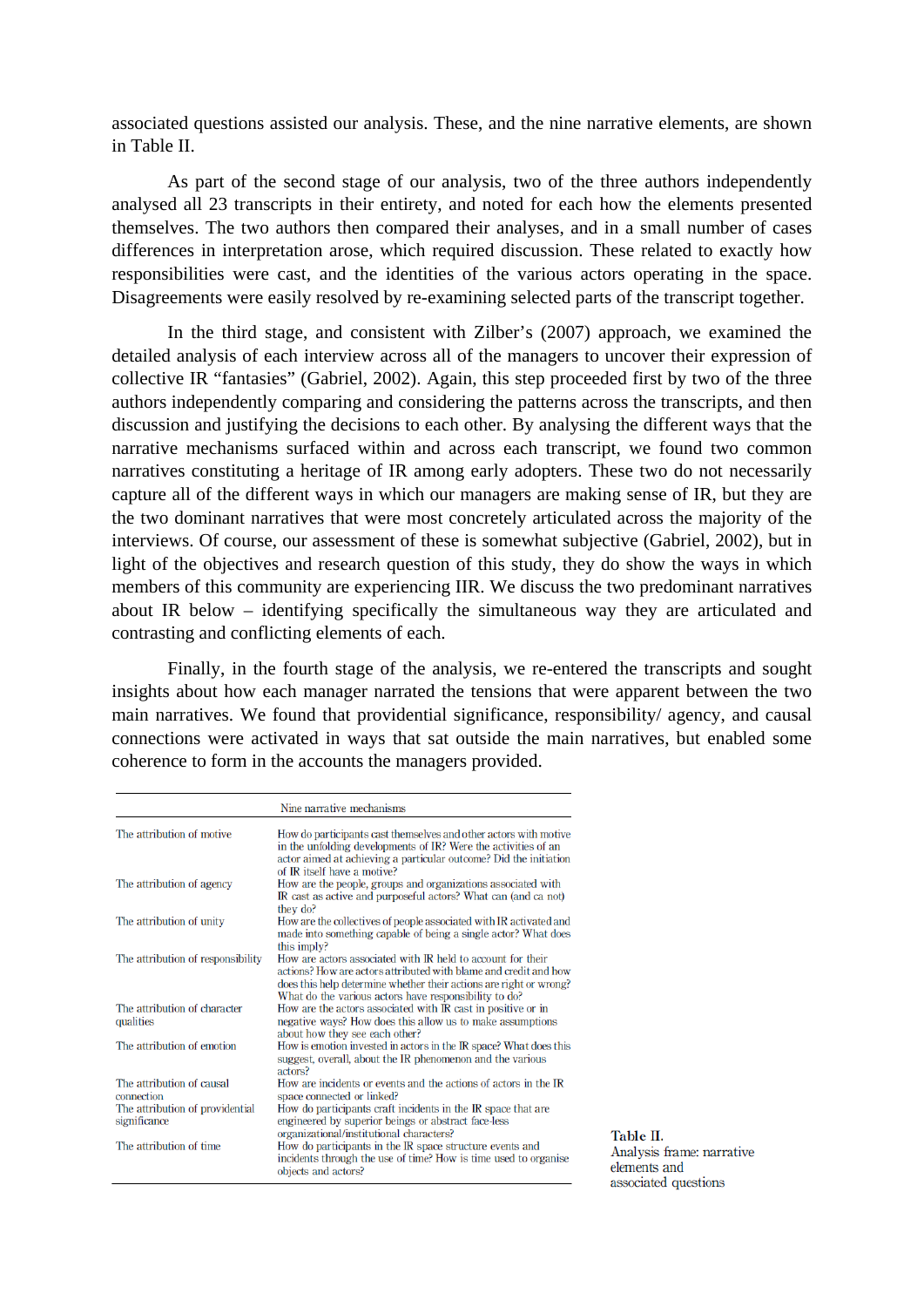#### **The research findings**

In this section, we first discuss two narratives about IR that emerged from our application of Gabriel's (2002) framework. These narratives "Integrated Reporting is about Story-Telling and Integrated Reporting is about Meeting Expectations" are authored concurrently by our managers – but they set up contrasting plots regarding salient events, responsibilities and characters. Challenges arise for our managers both within and between these narratives, and these require a resolution so the manager can act, and articulate their experience to others in a coherent way. We then introduce three "inter-narratives" used by the managers to address the challenges associated with IR. The three inter-narratives: "Time will tell; The responsible, sustainable company"; and Let's just talk about it are of most significance to the institutionalisation process. In the discussion that follows we explain that these are likely to become part of how IR is "known", "understood" and "shared" by these early influential managers – and will form part of "how" IR is institutionalised.

Table III provides a summary of the narratives and the inter-narratives.

Before exploring the narratives, it is important to acknowledge that ambiguity exists for the managers about IR. Three different managers all expressed a similar sentiment: "[y] No-one really knows I think [y] I don't think there is a clear view [y]" (FS4a). Another: "[y] you say 'integrated reporting' and they're like, well what do you mean, what's that?" (FS3c). And similarly: "[y] I would say nine out of ten could not give you a very clear definition of what integrated reporting is [y]" (FS3b).

A number of times, IR was described in terms of what it is not: "[y] Well it's not the financial report with the sustainability report tacked on the back end of it" (T2a). Another points out that it is not the fragmented reporting that has occurred in the past: "[y] we've had all these bits that pop up, sometimes related to enthusiastic individuals so things might happen while that individual's here but stops happening when they're gone [y]" (I5a). At other times, its characteristics are somewhat non-specific "[y] it's the integration of strategy, governance, financial and how those very elements operate within the broader economic, environmental, social context [y]" (FS1c).

The following quote sums up the confusion, and captures the essence of the two narratives we discuss below: "[y] The thing that I struggle to get my head around with integrated reporting is are we talking about changing the nature of reporting or changing just the format of releasing information? [y]" (I2b).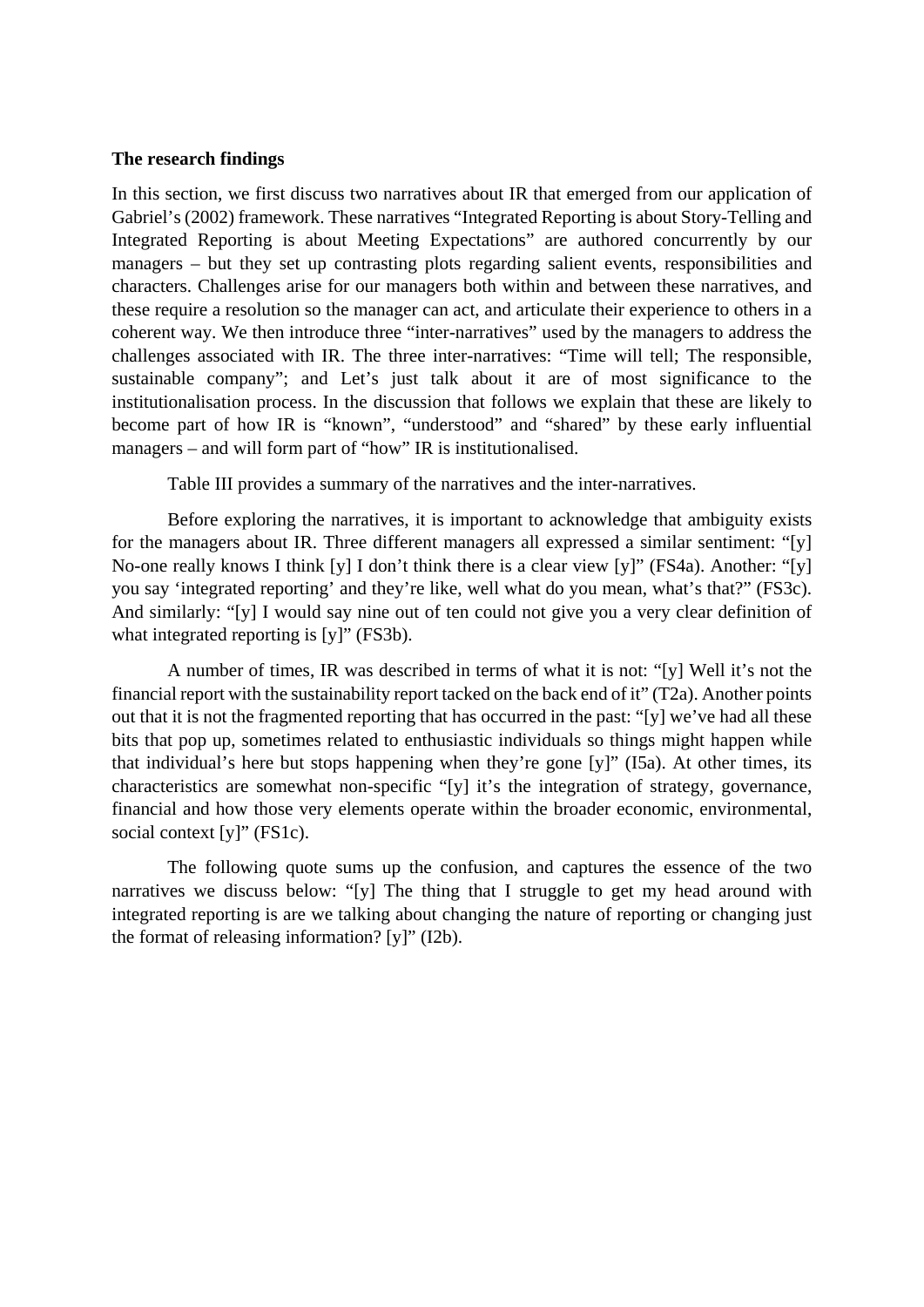|                                                   | championed as a way to solve<br>sustainability committees are<br>engagement and internal<br>Let us just talk about it<br>External stakeholder<br>problems                                            | bring IR issues to the forefront<br>and negotiate solutions with<br>Companies are motivated to<br>stakeholders                                                               | Active material strategies<br>adopted by managers                                                          | process - managers to facilitate<br>It is the responsibility of (all)<br>field-level actors to drive the<br>opportunities to "talk"          | (continued) |
|---------------------------------------------------|------------------------------------------------------------------------------------------------------------------------------------------------------------------------------------------------------|------------------------------------------------------------------------------------------------------------------------------------------------------------------------------|------------------------------------------------------------------------------------------------------------|----------------------------------------------------------------------------------------------------------------------------------------------|-------------|
| Resolving tension (inter-narratives)              | strategies address the<br>sustainable strategy<br>sustainability and<br>The responsible,<br>The company's<br>expectations IR<br>responsibility<br>imposes                                            | the part of the manager<br>personal conviction on<br>There is strong                                                                                                         | the company's strategy<br>Two primary agents:<br>and the integrated<br>report                              | mission, strategy and<br>commitments are the<br>"right thing to do"<br>The company's                                                         |             |
| Narratives of integrated reporting                | The passing of time<br>will see a clear way<br>Time will tell<br>forward                                                                                                                             | "naturally" evolve and<br>something expected<br>Motiveless: IR will<br>develop to be<br>over time                                                                            | Time is promoted to an<br>active agent, whereas<br>the manager lacks<br>agency                             | expressed on the part of<br>the manager and others<br>and there is a lack of<br>Time is credited as<br>solving the tension<br>responsibility |             |
| IR as about meeting expectations<br>(narrative 2) | future. Mostly, institutional others<br>This is a narrative of uncertainty<br>over the direction IR will take in<br>legitimacy of IR. Standards and<br>will determine the value and<br>benchmar king | expectations of multiple external<br>agents, to follow the model of<br>leadership pioneered by other<br>managers and early adopting<br>Mangers work to meet the<br>companies | and the agency for how IR develops<br>Company agency is circumscribed<br>is ascribed to an outside "other" | though the IR movement is credible<br>credited for the regulation of IR,<br>simultaneously blamed and<br>Institutional others are            |             |
| IR as a strategic storytelling<br>(narrative 1)   | allows for the company story<br>to be told and its voice to be<br>염<br>enablement, expressed with<br>confidence and certainty. I<br>This is a narrative of<br>heard                                  | managers employ IR as a<br>Heroic companies and<br>vehicle for strategic<br>communication                                                                                    | Companies, via their reporting<br>as a<br>managers, actively use IR<br>story-telling device                | Companies and their managers<br>of IR<br>are credited as champions                                                                           |             |
|                                                   | Plot/sub-plots                                                                                                                                                                                       | Motive                                                                                                                                                                       | Agency                                                                                                     | (credit and blame)<br>Responsibility                                                                                                         |             |

Table III.<br>Summary of narratives<br>and inter-narratives<br>identified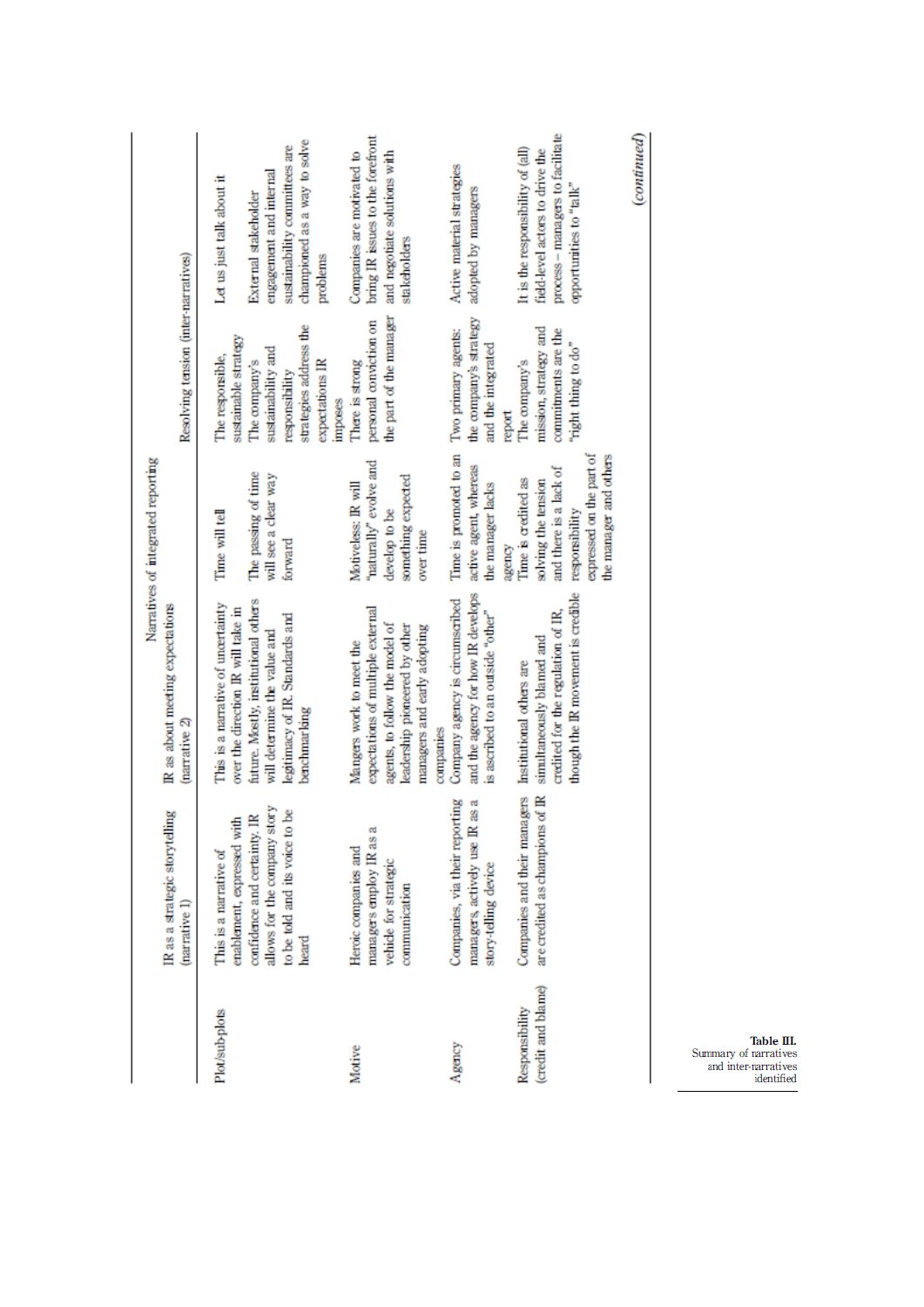|                                                   | Little emotion                                            | Discussions are the key to<br>resolving issues                                                                   | Weak and sporadic                                                                   | The present requires action                                                        | committees (unity) are primary<br>Individual managers and                                                                                                                                                   | Well intentioned managers and<br>committees       |
|---------------------------------------------------|-----------------------------------------------------------|------------------------------------------------------------------------------------------------------------------|-------------------------------------------------------------------------------------|------------------------------------------------------------------------------------|-------------------------------------------------------------------------------------------------------------------------------------------------------------------------------------------------------------|---------------------------------------------------|
| Resolving tension (inter-narratives)              | Strong emotion on the<br>part of the narrator             | responsibility reporting<br>are linked to company<br>Sustainability and<br>successes                             | Weak and sporadic                                                                   | has been fundamental<br>strategy, in the past,<br>The development of<br>to success | company strategy<br>The alignment of<br>(unity)                                                                                                                                                             | themselves as heroes<br>Managers cast             |
| Narratives of integrated reporting                | Little emotion<br>expressed                               | Time resolves issues                                                                                             | considered a higher<br>Time might be<br>order                                       | Time most salient                                                                  | naturally evolve (unity)<br>"Organisations" will                                                                                                                                                            | The "time" character is<br>cast as a saviour      |
| IR as about meeting expectations<br>(narrative 2) | Little emotion expressed                                  | recommendation and pressure from<br>IR is enacted on the<br>"others"                                             | order agents constrain and impose<br>Strong and fundamental. Higher<br>expectations | Largely future oriented                                                            | impacted upon by both an external<br>early adopting companies (other<br>order (unity) and peers in other<br>Managers (individuals) are<br>managers/executives as<br>individuals)                            | A mixture of heroic and anti-heroic<br>characters |
| IR as a strategic storytelling<br>(narrative 1)   | afforded managers and IR itself<br>Some positive emotions | allows the company story to be<br>told in a way that it has not<br>IR is important because i<br>been told before | Weak and sporadic                                                                   | Largely in the present                                                             | empowered by the prospect of<br>presented as homogenous (but<br>은.<br>legitimate) and have similar<br>IR as a storytelling device<br>The collective "company"<br>(unity). Stakeholders are<br>needs (unity) | Heroic company characters,<br>valued stakeholders |
|                                                   | Emotion                                                   | Causal connection                                                                                                | Providential<br>significance                                                        | Time                                                                               | individuality<br>Unity and                                                                                                                                                                                  | Character qualities                               |

Table III.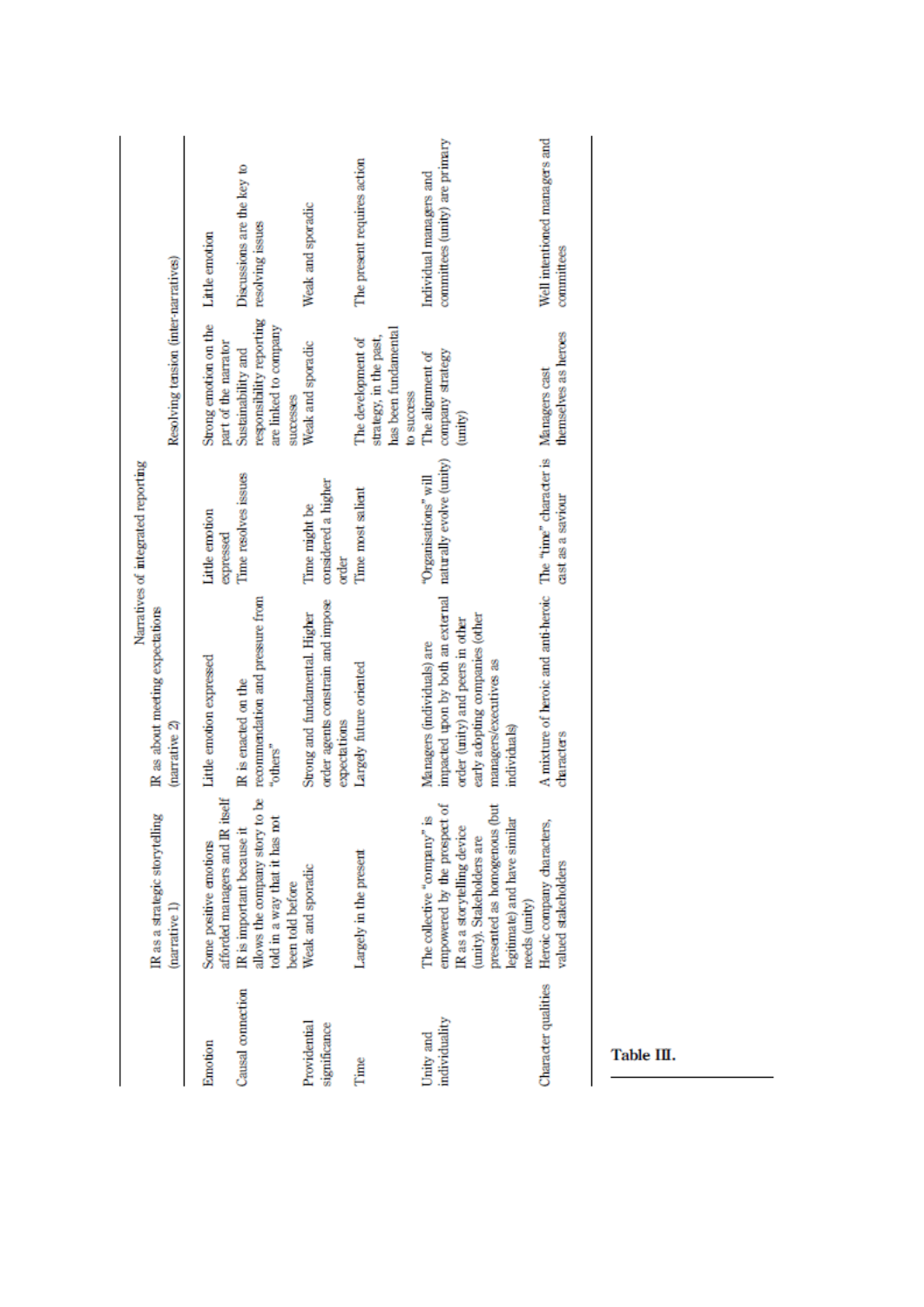## *IR as a Strategic Story-telling (Narrative 1)*

Overwhelmingly, the managers consider IR to be about "telling the company's story". This is a narrative of how heroic managers have seized an opportunity to solve strategic communication challenges. Focalised are management agency, specific organisational responsibilities, causal connections between reporting and strategic outcomes, and homogenous (but legitimate) stakeholders who have institutionalised information expectations. Despite some hesitation, IR is discussed in positive terms and there are high expectations: "[y] Because it's really about the business strategy and it's certainly, what I know about integrated reporting is, it's a lot more forward-looking" (T1a).

The motive for IR is to address communication challenges associated with the company's strategy. For each of the firms, the strategy is new or misunderstood – and stakeholders need to be assured thatmanagement have well-thought out plans to deal with (largely unarticulated) strategic challenges. One manager states, for example, that IR is "a nice little way of telling our story" (I2a). For another "you're telling the story about the way the business is done and [how things are] integrated in the business [y]" (I1a). For some, the motive is leadership and competitive differentiation: "[y] we want to be a leader in that [sustainability/values] space and integrated reporting's part of that – about communicating back to our stakeholders about the shared values that we have [y]" (FS2a).

In order to meet communication challenges, organisational actors are ascribed with distinct responsibilities: it is the CEO's job to develop strategy, and it is the job of those lower down the hierarchy to implement it "[y] the CEO's really interested in this integrated reporting piece because of the way he sees that aligning with the stuff that he wants to achieve more broadly". Accordingly, the reporting managers are invested with agency for selecting appropriate reporting approaches, but not for the company's strategy. One manager suggests that IR is thus about "[y] look[ing] at the elements and how we can tell our story in line with those elements, let's just look at how we can take this report on in the journey [y]" (FS1a). Another points out that "[y] my primary role [y] is to look at how we can make some of those linkages through the rest of the report and how we're talking to our stakeholders about our business performance[y]" (FS1b). The reporting manager casts him/herself as a hero – because they have brought IR forward to meet important strategic challenges.

Significantly, their heroism is limited. Given how their responsibilities and agency have been ascribed, the reporting manager is unlikely to bring changes to the company through this new reporting innovation. This is an important point, as one of the key outcomes credited to IR is a shift in organisational mindset towards the future, breaking down silos, and recognising strategic interconnections in strategy and operations – not just in reporting (Eccles and Krzus, 2010). It seems unlikely also that the reporting managers can bring others on board. The finance people, in particular, are focalised as resistant and ascribed some blame for a lack of progress on IR: "[y] I think it's fair to say they've [finance team] been pretty resistant around integrated reporting as an idea and why we have to have this stuff in here [y]." (FS4a).

The IR itself, through its ability to meet the strategic challenges, is cast in a supporting role. There is a high expectation that the report, in and of itself, will meet the organisation's communication needs, thus also revealing the manager's assumptions about causal connections. One manager pointed out, somewhat positively, that "[y] I think what's special [about Integrated Reporting] is that it does tell a story across all forms of capital, what we're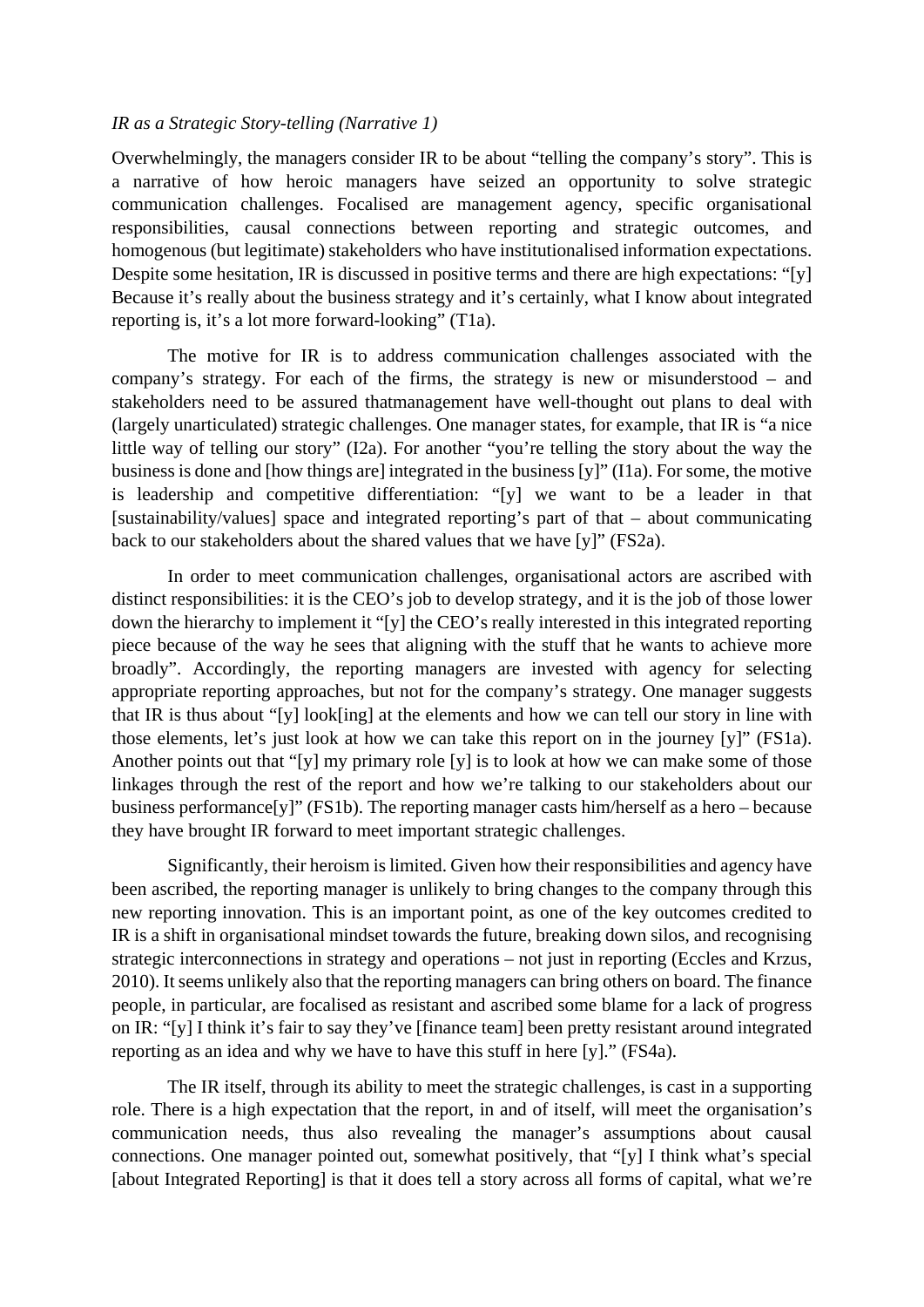using to change our operation and what we've [y] how we've performed currently" (FS1b). There is an overwhelming sense that the IR has agency to communicate strategy in a clear and unambiguous way, and that it will deliver results.

The essential challenges are narrated as formatting, presentation and organising the reporting effort: all processes within the legitimate domain of an implementing manager. In this regard, IR is part of the manager's commitment to continuous improvement: "[y] I think we're getting slightly better and better at it but still got a fair way to go [y]" (FS1b). The manager is thus preoccupied with details such as timing: "getting the timing right has been hard because if our AGM is mid-October, or just into the second half of October, to get this and the notice of meeting drafted, signed off and then off to the printing house, you really need to have it done by the end of the first week of September [y]" (I2a).

Stakeholders are cast in a passive position – reflecting traditional notions of legitimate participants in strategy and decision-making. The stakeholders are nevertheless important, and their legitimacy in being provided information is not questioned. However, they are attributed with unity in which their needs are assumed to be the same – understanding the company's strategy. One manager asserts: "my understanding and my belief of what integrated reporting is it is very much about ascribing value to different sets of activities, to report upon that to shareholders and broader communities of interest, broader constituents". Given the self-evident nature of the stakeholders' assumed needs and their unquestioned legitimacy, it seems the financial stakeholders are of primary significance, reflecting the well-institutionalised fiduciary relationships between owners and managers. Regardless, responsibility for what a company does and what it communicates is held by management. IR will "explain to our investors and to our stakeholders what it is we're trying to do and how we're tracking against it [y]" (FS3c). There is nevertheless an assumed causal connection that IR and communication of the company's strategy will lead to stakeholder satisfaction.

The IR movement is backgrounded, and there is little evidence of any external expectations for reporting. The themes and rationality espoused by the IIRC are almost entirely absent – and thus the need for change to company reporting practices and company operations. This micro-oriented narrative admits little in the way of global reporting standards, and any legitimate demand for change. According to this predominant narrative, IR is less about stakeholder engagement and two-way communication and more about "story-telling" and "company agentry". The traditional strategy discourses and the roles of senior managers are institutionalised. In terms of the extant reporting literature, telling the company's story is now added to the repertoire of strategic outcomes available to managers that report. The managers' experiences crystallise around IR as a story-telling device; however, the same managers also author a competing narrative that runs alongside, yet counter, to it.

#### *IR is about meeting expectation(s) (Narrative 2)*

IR is concurrently narrated as meeting expectations. Focalised in this narrative, by way of providential significance, are (largely ambiguous) powerful (yet legitimate) social adjudicators of organisational performance, and well-respected and leading organisational peers. Management agency is considerably constrained, and responsibility for the shape of IR is ascribed to others. Rather than being a hero, these managers are frustrated victims of multiple,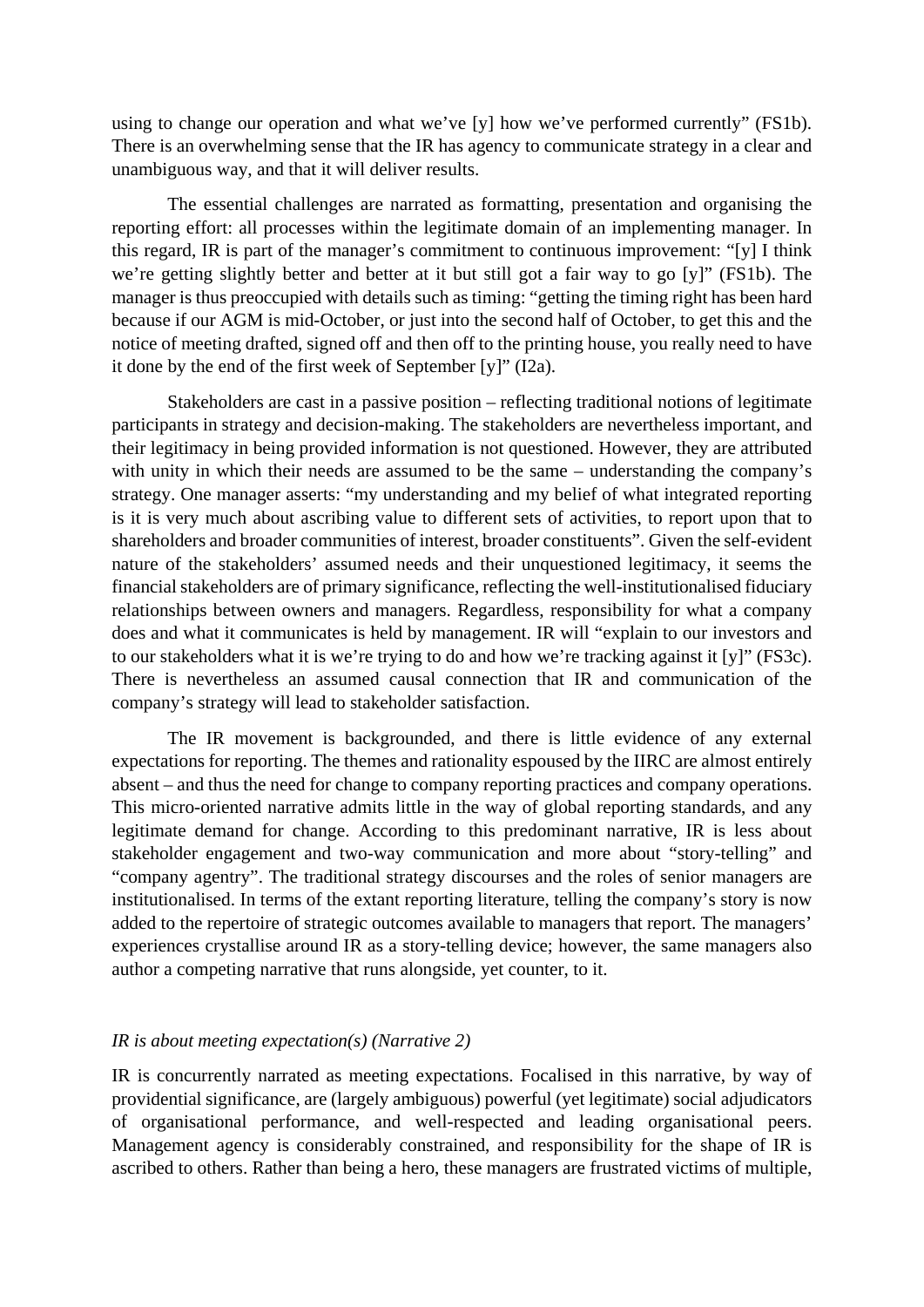and not necessarily cohesive, institutional pressures. The meeting expectations narrative is expressed with much less confidence and certainty than the story-telling narrative.

A clear and discernible external movement is apparent. One manager disclosed, for example, that "IR seems to be getting a little bit of momentum and people are hearing about it" and, illustrating the effects of institutionalisation, continues by suggesting, "so why not sort of move down the path of seeing how much of this we can put together" (I2a). Another manager reveals that "it's starting to [permeate networks] [y] there is more chatter than there was before. I wouldn't say it has got a lot of velocity at this stage but I think it will pick up [y]" (FS2a).

The participants in the "movement" are unclear. It is "chatter" that is focalised, rather than any active agent. The participants in the field are, however, well regarded, and their involvement is noble: "[y] I think you are seeing a lot of interest or goodwill and conceptual belief in integrated reporting from some of the leading companies and those organizations [y]" (FS3a). And, "There is, however, a degree of comfort to be found in the fact that other big prominent organizations are doing it too [y]" (FS2a).

The motive to engage in IR is meeting expectations. Expectations, however, arise from at least two distinct but overlapping directions. First, the CEO is influenced by peer-pressure to do what others are doing. It is necessary to keep abreast of "what other companies do and wanting to make sure that we are keeping current with what other kind of peer companies are doing [y]" (I5a). This type of pressure flows to the reporting manager – the CEO wants action. The reporting manager, however, experiences more specific pressure from the reporting field/movement, of which they are a part. This pressure reflects broader strategic issues associated with IR – particularly new principles and a new vocabulary (e.g. the six capitals). The expectations on the reporting manager are wider than those on the CEO – and the reporting manager faces a clash of institutional expectations arising from different sources about the same phenomenon.

For the reporting managers, institutional expectations coalesce around transparency, comparability, and standards-based materiality. One suggests "if you're going to get true Integrated Reporting, well you need to revisit what are the financial standards, as well as whatever standards you expect in some of the non-financial area to tie it all together." The exact nature of the standards are, however, opaque and their desirability is ambiguous. On the one hand, standards are seen to make reporting easier – one manager suggested that "[y] you might have someone like ASIC [The Australian Securities and Investments Commission], I'm not sure who the body would be, but somebody who might come in and say, okay this is great that there's integrated reporting but here are some high-level principles that you must follow [y]" (FS3c). On the other hand, the managers are wary about a standards-based approach: "My worry is it'll become the norm because it'll be the legislated norm and an attempt to make it one size fits all [y]" (FS2a).

The Government emerges as a villain because it acts out of "political" motivations; other standard setters are characterised as inept in their understanding of business. In relation to the Government "[y] it's a scepticism about where regulators and governments tend to go when there is something that goes wrong and at some point we'll end up with an obligation to report more" (I2a). In terms of regulators, "It's sort of a one size fits all approach, and then you've got ASIC trying to say, well you need to [for example] give emphasis to the statutory profit, and we keep talking about underlying profit because the statutory profit requires us to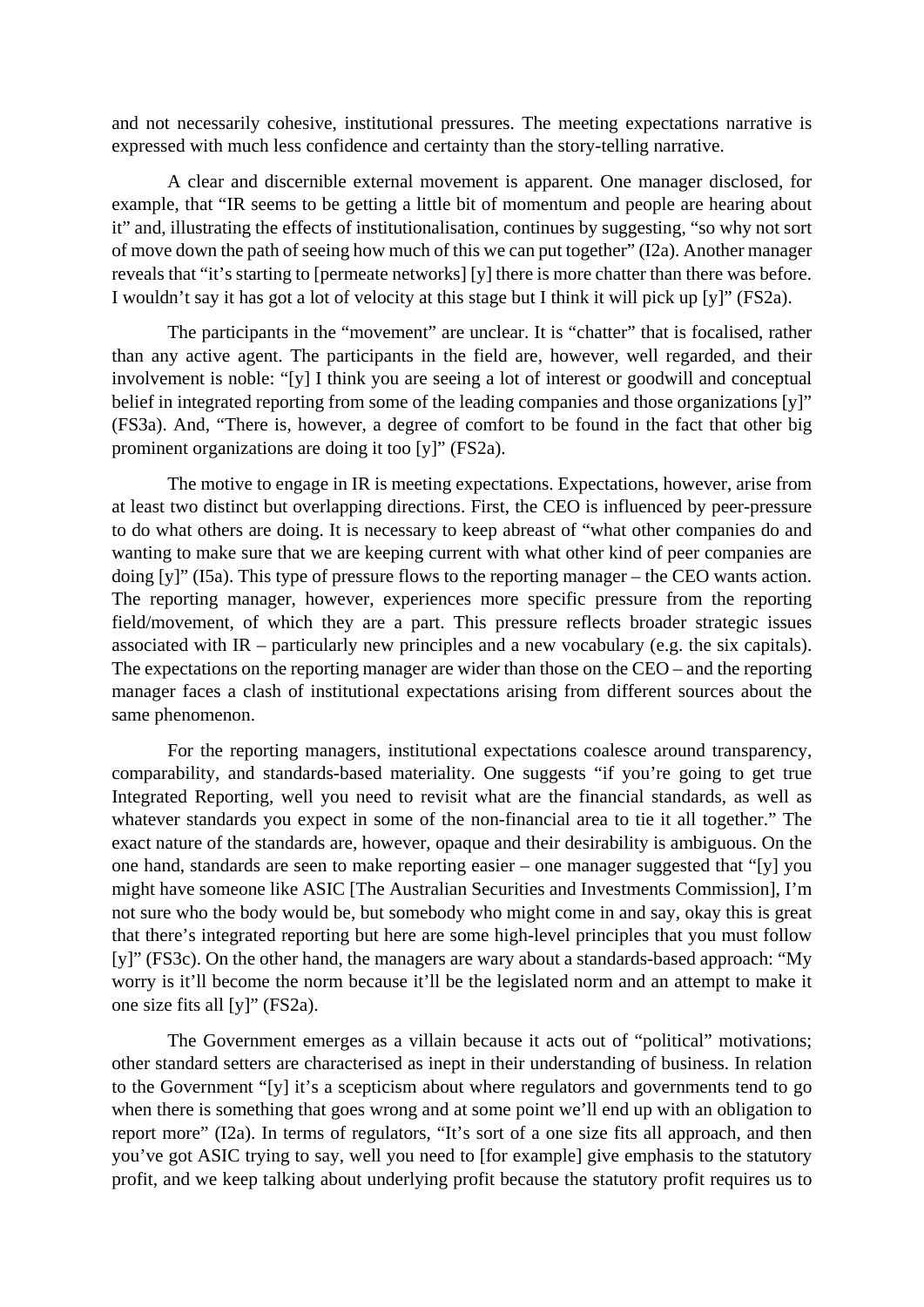do certain things that we think is nonsensical for anybody who truly understands our business; and so there's a disconnect there amongst the standard-setting bodies and the regulators, let alone the investment community as to what all of these things mean" (I2a).

So, implicitly standards are desirable, but the preference is for non-regulatory control. It is unclear, however, who the agent responsible for developing self-regulatory standards should be. In part the agent is defined in terms of who it should not be (as above) or expressed in vague terms: "There are a lot of organisations trying to do this and a lot of international organisations trying to get a standardised way of looking at the world" (FS2a). Additionally, the processes by which voluntary approaches can deliver compliance are unclear – they're not elaborated at all. Nevertheless, it is external agents who have responsibility for developing IR.

Rather than being a hero, the manager casts her/himself as a frustrated victim – and, along with constrained agency, narrates themself as having limited responsibility for IR. Like the story-telling narrative, the managers narrate their responsibility as being limited to implementation issues – or pulling together the data, meeting timelines, sorting out reporting expectations, and selling the message internally. In this regard, the main issue is to "engineer" the organisation to efficiently meet the expectations.

The managers do feel compelled to act. In one organisation (I2) a committee has been established, and external pressure has forced engagement with the issues at Board level. While some managers see it as simply easier to acquiesce: "there is some wriggle room in whether to adopt standards, how to interpret them, and which ones to use" (FS2a) – that creates more work. It is seen as undesirable to work against expectations. And, it is the "right thing to do" to meet expectations. Not all managers acquiesce – one indicates some agency.While he is "happy to let the movement take its course" (FS2a), and there is some inevitability to how things come about and it will become "involved" "if things potentially get a bit messy and so, yes we could perhaps have a voice and to try and influence and I think at some point as the term gets a bit more defined we'll see professional bodies, maybe companies, being a bit more active" (I2a).

In terms of the institutionalisation process, it is not so much what is institutionalised but its effects that are focalised. IR (whatever it is) "[will] become the norm" (I2a). It is necessary to meet expectations, regardless of what they are. The inevitability (and perhaps irrational nature) of institutional acquiescence is reflected by one manager who suggests that "there is an expectation – but what's the value/status/legitimacy of it?" (I2a). There is a degree of inevitability to IR – irrespective of its value.

The leading agent in this narrative is an "oppressor", at times an intimidating character of providential significance. As such, responsibility for aspects of the IR process are denied narrators and their companies since they are constrained and subordinated by this higher order agent. The importance of this narrative resides in the notion that, through the attribution of motive, narrators seek to meet the expectations of that order.

In summary, the two simultaneously occurring narratives set up potentially different "Integrated Reports". One is an internally controlled "story" of management competence in crafting strategy to meet challenges in ways that protect investors' interests. The other conforms to a new global reporting framework that is standards based, transparent, and comparable with others. The two reports will be based on different judgements about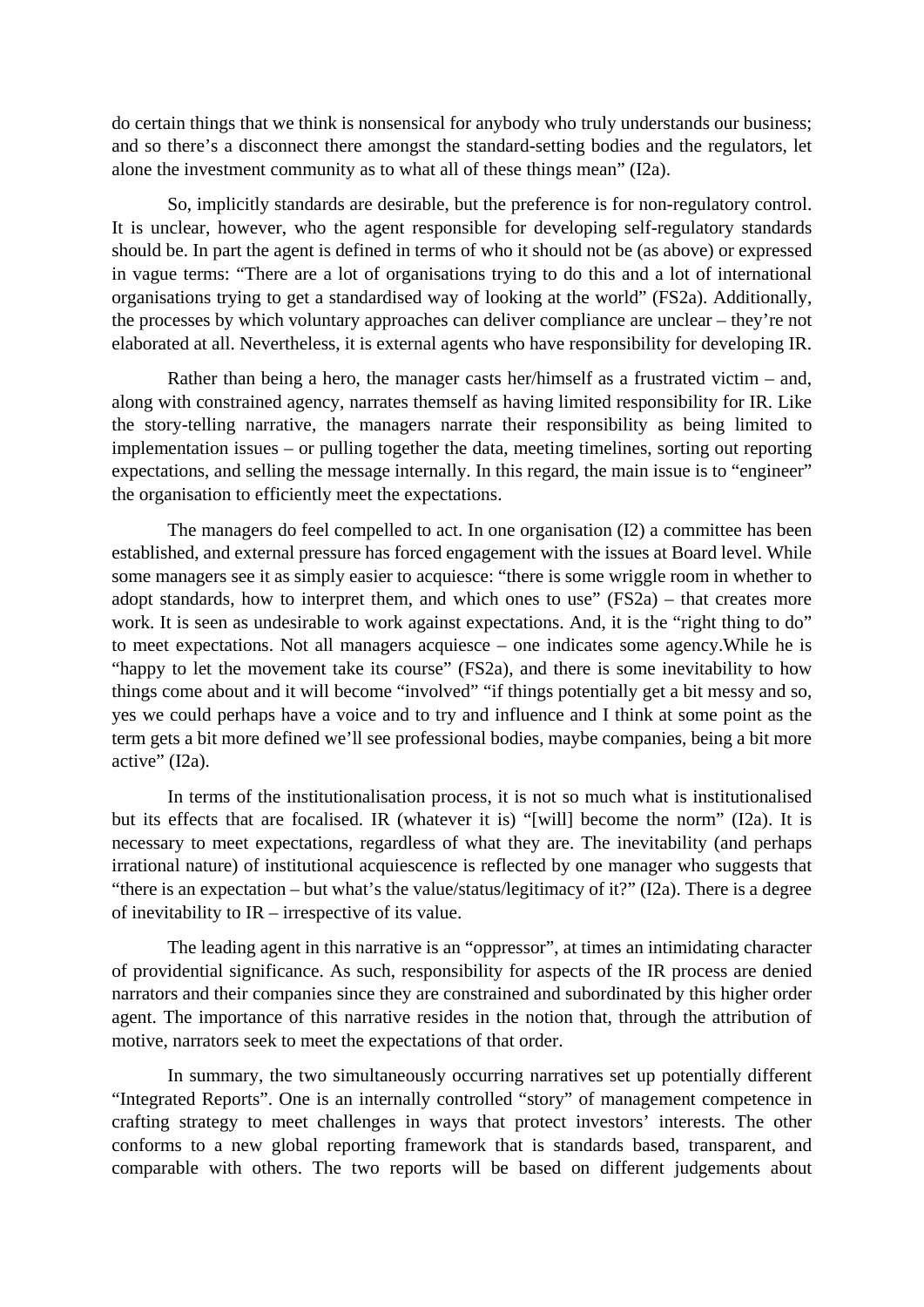"materiality" and each involves different responsibilities for the manager. Nevertheless, they both conform to the rationale being articulated by the IIRC – and show evidence of its institutionalisation.

## *Resolving tension (inter-narratives)*

Given the two simultaneous and competing narratives, we explored how the managers narrated a resolution to the tensions created. We found that the managers author one or more of three inter-narratives to bring coherence to their experience. We term the inter-narratives: Time will tell; The responsible, sustainable strategy; and Let's just talk about it. The inter-narratives are less developed that the full narratives – they are plot devices and they tend to emphasise causal connections, responsibility/agency, and providential significance.

# *Inter-narrative: time will tell*

IR is seen as a still developing phenomenon: "[y] that might evolve over time" (FS3c). It "is embryonic at this point in time" (FS2a) and external expectations will, over time, clear up and appropriate guidelines will develop that will enable the organisation to tell its story in a way that meets the expectations of "others". One suggested that: "just because you go for what might be a current version of integrated reporting, doesn't mean it won't change down the track [y]" (I2a). As another manager suggests, "it's a complex story, it can be frustrating, and how do you get there? I don't know if you ever get there because accounting standards are never there, they're always changing and morphing" (FS2a).

Of significance is the lack of responsibility expressed on the part of the manager to address or resolve the tensions associated with IR. In fact, there is a striking lack of responsibility ascribed to anyone. The active agent is time. IR developments are seen as similar to other changes that have occurred in organisations – the overall accounting function "developed over thousands of years, and it is still developing" (FS2a). Another said, "I think it's an evolution. And it's like safety, safety goes on in cycles as well where you think okay, we've got that cracked" (T2a).

The manager is ready and willing to collect data and report to comply – in due course. Thus, the organisation's processes also "evolve" – again through a distinctively absent agent. Not only will IR "naturally" evolve and develop, but organisations will similarly naturally evolve to meet expectations, "I see a slow evolution, in my view it would be a bit like that. It would be iterations, like all disclosures really [y]" (FS3b). There is, in this regard, little need for any action on the part of the manager.

The recourse to time as the agent mirrors the "journey" metaphor found in sustainability discourse (Milne et al., 2009). The implication is that problems do not matter as long as something is happening. The promotion of time to an active agent draws on institutionalised notions of "continuous improvement" in which "action" is privileged over any understanding of what needs to be achieved. The implication is that things change, will always change, and the organisation is always adapting.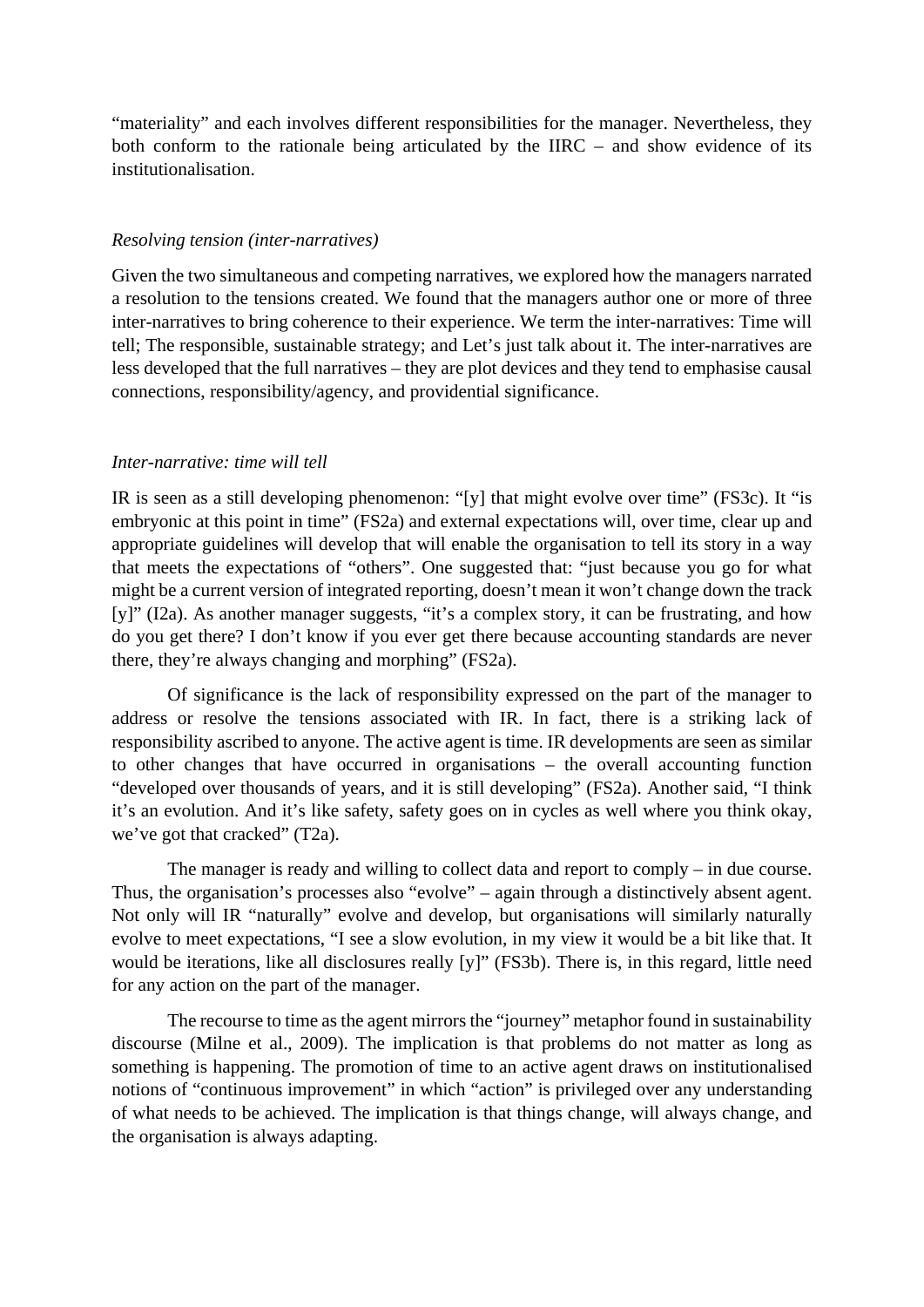A recourse to time also allows ambiguities between traditional annual reporting, sustainability reporting and IR to be unproblematically backgrounded. The relationships between these different types of reports will also "sort themselves out over time"; "[y] As I say, where in time depending on market developments and depending on where the whole of integrated reporting conversation goes, we would look to have it much more truly integrated rather than just published together [y]" (FS3a).

Some managers doubt the value of IR at this point, but there is a sense that as IR matures, patience will decide its fate – in a positive way, as by way of a "time-heals" cultural conception of IR's institutionalisation: "[y] The value-add, I think comes in time when integrated reporting becomes mature because it's embryonic at this point in time [y]" (FS2a). As such, some of the discourse is positive: "[y] Actually, on the encouraging side, the integrated reporting debate sort of continues to move ahead because conceptually there's a lot of good thinking behind it that makes a lot of sense [y]" (FS3a).

#### *Inter-narrative: the responsible, sustainable strategy*

Some managers maintain that their strategy resolves any strain between telling the company's story and meeting expectations. The plot is that the company's strategy is sustainability and corporate responsibility – so there is no conflict between telling the company's story and meeting expectations. For example: "[Company's name] vision is to create sustained environments and enrich people's lives. So very clear, very rich statement of intent. So everything we do is aligned to fulfilling that vision, so clear communication, transparent communication, demonstrating the full value of the business" (P3b). And similarly: "we're probably different to other organisations 'cause sustainability is our point of difference, so I guess the way we do things and everyone I think felt the same way so there wasn't any problem at all" (FS2b).

This inter-narrative is characterised by strong emotion and personal conviction that the company's strategy represents the "right thing to do". One manager suggested that "personally, if that happened [a change in strategy led to an abandonment of reporting] I would question my involvement with the [organisation]. Yep. That's how seriously I take it. And I think you'll find, in talking to people like [name], I think it actually does attract some people to this organisation and it does help some people stay because I honestly go home at night, put my head on the pillow, and I honestly believe we are a responsible [organisation]" (FS2a). The manager has cast her/himself as a hero – having figured out the puzzle of IR and now being able to communicate value-based information to stakeholders. IR: "just naturally fitted with that prime directive [of the CEO's strategy]" (FS1b).

There are two active agents of this inter-narrative: the company's strategy and the integrated report itself. The integrated report is invested with the ability to communicate the strategy in a way that meets expectations, and the strategy itself meets expectations. The IR "movement" is welcomed – as it has overcome the problems of too much data being collected and reported. Additionally, blending social and environmental data with strategy "will" render the reports useful – reducing the dissonance associated with producing a report that no-one reads: "[y] Well I think it's really valuable and I think the utility of the document increases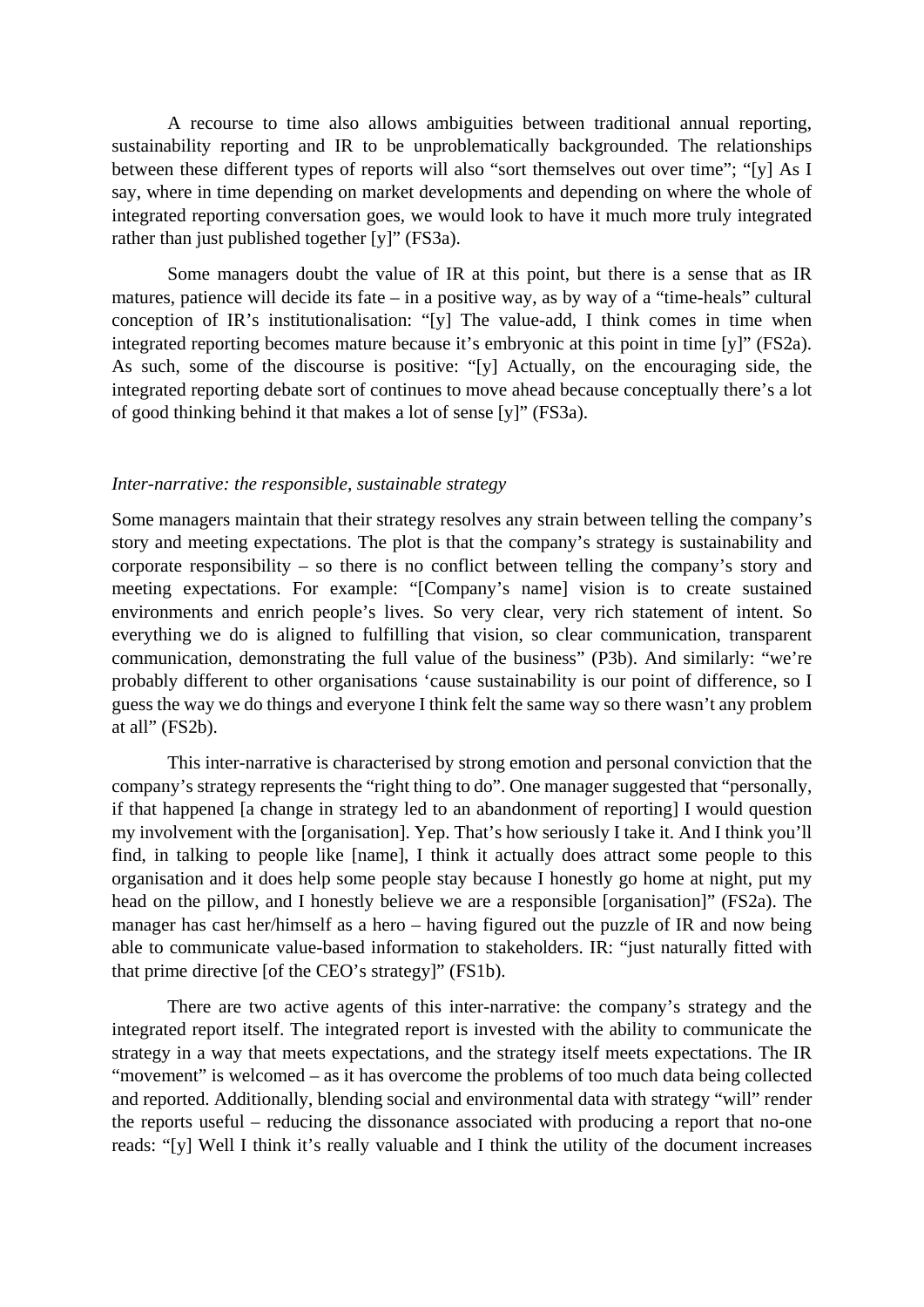with that because you're providing a broader set of information to people in one spot in a very neatly summarised space [y]" (FS1b).

#### *Inter-narrative: let's just talk about it*

Whereas the time-based and strategy-based inter-narratives draw on discursive strategies to introduce coherence to the managers' experience, some material practices are also enacted to address the tensions. Stakeholder engagement and sustainability committees can also solve problems and clear up ambiguity.

It is implied that blending external demands with "strategy" and the "company story" has come about through stakeholder engagement: "we go through a materiality exercise every year with this sort of double matrix which I think is quite common amongst companies, where you look at what's material to your external stakeholders and what's material to the company and then come up with things that fit into the high in both categories" (I4a). Internally, similar processes are underway – almost all have established an internal sustainability (or similar) committee to talk about and reconcile issues: "And I think that my sense of achievement is that now we have a pretty good, well-functioning Sustainability Leadership Council that shares information, shares best practice, works with each other to help each other address issues or take advantage of opportunities that may only exist in one business, but there is expertise or experience that can contribute to that, which is fundamentally the source of corporate value creation" (I1a). Committees and external engagement become the end point: the focus of management activity is process, rather than resolving the tensions and issues.

The managers' responsibility is to be prepared, to bring the issues to the committee, and to facilitate engagement. Thus, responsibility for resolving difficulties is passed over to discussion and engagement. Overwhelmingly, committees take on responsibility for negotiating tension: "[y] I guess I've been involved in the reporting steering committee for quite a while and that steering committee has a range of stakeholders, be it strategy, secretariat, finance, there's a corporate responsibility section, shareholder services; and I think it was just through those discussions where more and more it was important to our stakeholders to provide information in these different categories [y]" (FS1b).

In summary, the three inter-narratives enable the manager to straddle competing pressures between strategic story-telling, meeting expectations for strategic changes to the organisation – and meeting the demands of the CEO for "action" – while also addressing the substantial and potentially radical expectations of the IR field. As we discuss in the next section, none of these deinstitutionalise prevailing reporting practices, and they all reflect wellinstitutionalised roles and norms of reporting managers.

# **Discussion: making sense of the narratives**

Taken at face value, the narratives reflect similar threads about voluntary reporting that are well rehearsed in the literature. If our study was about why the firms we studied have adopted IR, and what they point to as the conditions under which they decided to do so, we have found similar insights to what has gone before. That is, managers seek strategic outcomes from their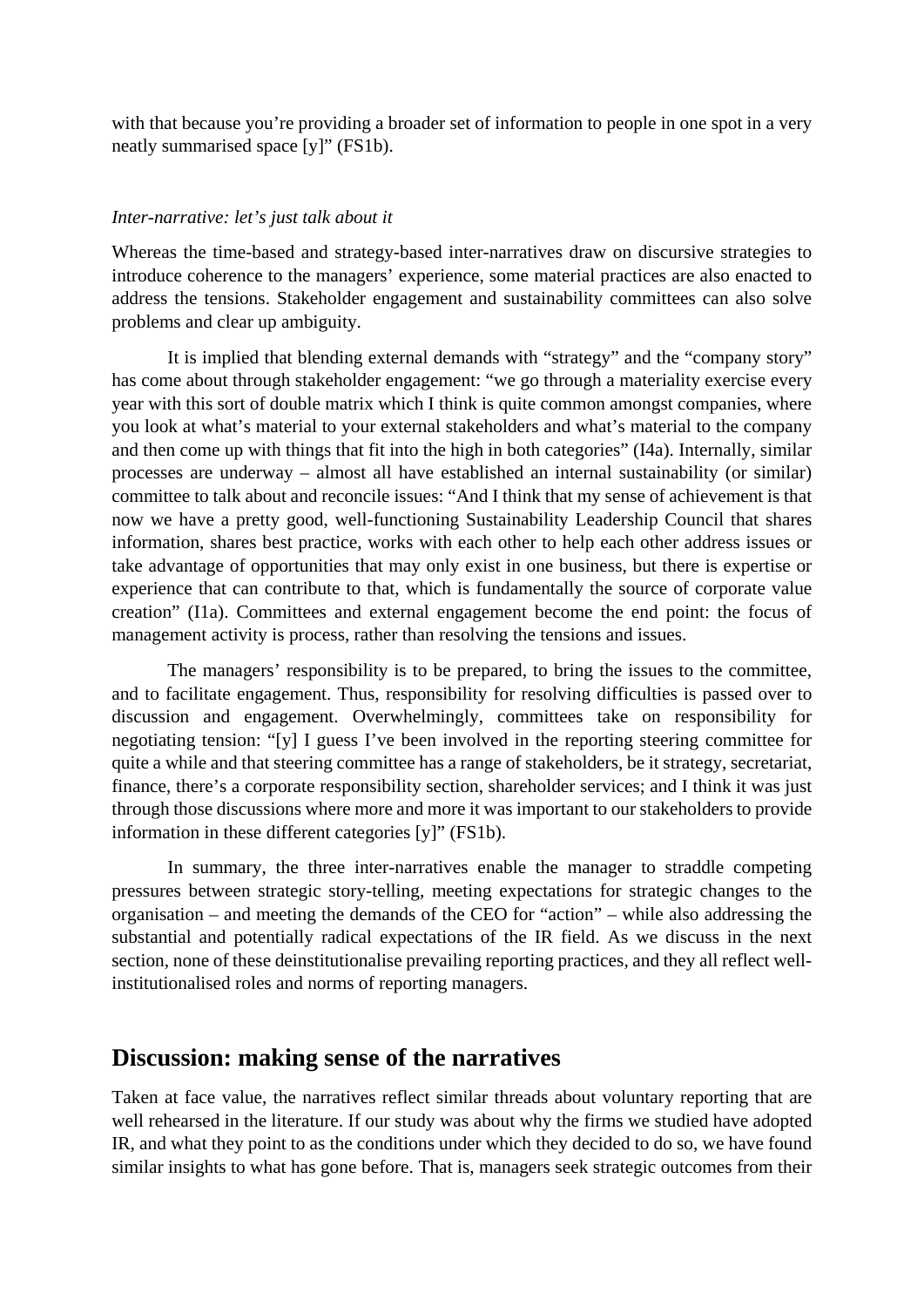reporting activities (Solomon and Lewis, 2002), a number of internal organisational characteristics are present (especially a strategic posture towards sustainability/values – see Adams, 2002), and the managers are incorporating expectations emerging from the institutional environment (Higgins and Larrinaga, 2014). What we might add to this literature is that "storytelling" is now an additional motivation to engage in voluntary reporting, and that the company's overall strategy (as opposed to just social and environmental components of the strategy) is now front and centre of reporting considerations. We would also suggest that the reasons why companies voluntarily adopt IR reflect a combination of strategic drivers and institutional expectations, but rather than one or the other they both wield influence over the reporting manager. We show a similar picture of external and internal influences on a reporting manager, as Nola Buhr (2002) illustrated in her structuration analysis of how environmental reporting came about in two Canadian pulp and paper companies.

In seeking to understand the conditions surrounding corporate engagement with IR from the perspective of institutional theory, our interest is less about identifying the strategic outcomes sought, or isolating organisational characteristics. Our interest is the managers' experience of IR – especially how they make sense of it and how their sense making influences the way they discuss and describe it – to others in the field. In this regard, our study is essentially an insight in to "institutional work" (Lawrence et al., 2011), and we show that it is not just "institutional entrepreneurs" who undertake this work in order to influence the institutional environment. The managers we studied, who are not aggressive institutional entrepreneurs, also undertake institutional work because the situation they find themselves in, as early adopters, presents challenges that need to be addressed. Challenges exist within and between the main narratives authored.

In addition to the basic tension between "story-telling" and "meeting expectations" – which goes to the heart of the conceptual difficulties with IR (see Rowbottom and Locke, 2013) – there also exists other challenges for our early adopting managers. Amongst these, different institutional pressures come to bear on different managers about IR. The reporting managers are part of the broad field in which IR is discussed. The pressure on them is for far-reaching (and somewhat radical) changes to company strategy, operating philosophy and reporting practice. Their CEOs, however, are only on the periphery (or are perhaps part of a sub-field) of the broader IR field. The pressure on the CEOs is to "keep up with peers" and to produce the "new type of report" because their legitimacy as a leader is at stake. The reporting manager needs to incorporate the two kinds of institutional pressures. The field-level pressure for a new report has strategic implications, involves resources, and requires change in the organisation – but this is beyond that demanded by the CEO – and is also beyond the institutionalised responsibilities of the (implementing) reporting manager. While Dillard et al. (2004) have already identified that different levels of social structure come to bear on organisations, and can generate contradictory expectations for organisations and their managers, different institutional pressures also emerge about the same phenomenon. What's more, institutional pressure comes to bear on the individual manager and not necessarily the organisation as a whole.

The managers also experience challenges regarding the availability and desirability of standards – most clearly articulated between the two narratives, but also within the narrative of meeting expectations. On the one hand, standards enable comparisons between firms and provide a transparent picture of the organisation's activities. They also provide guidance for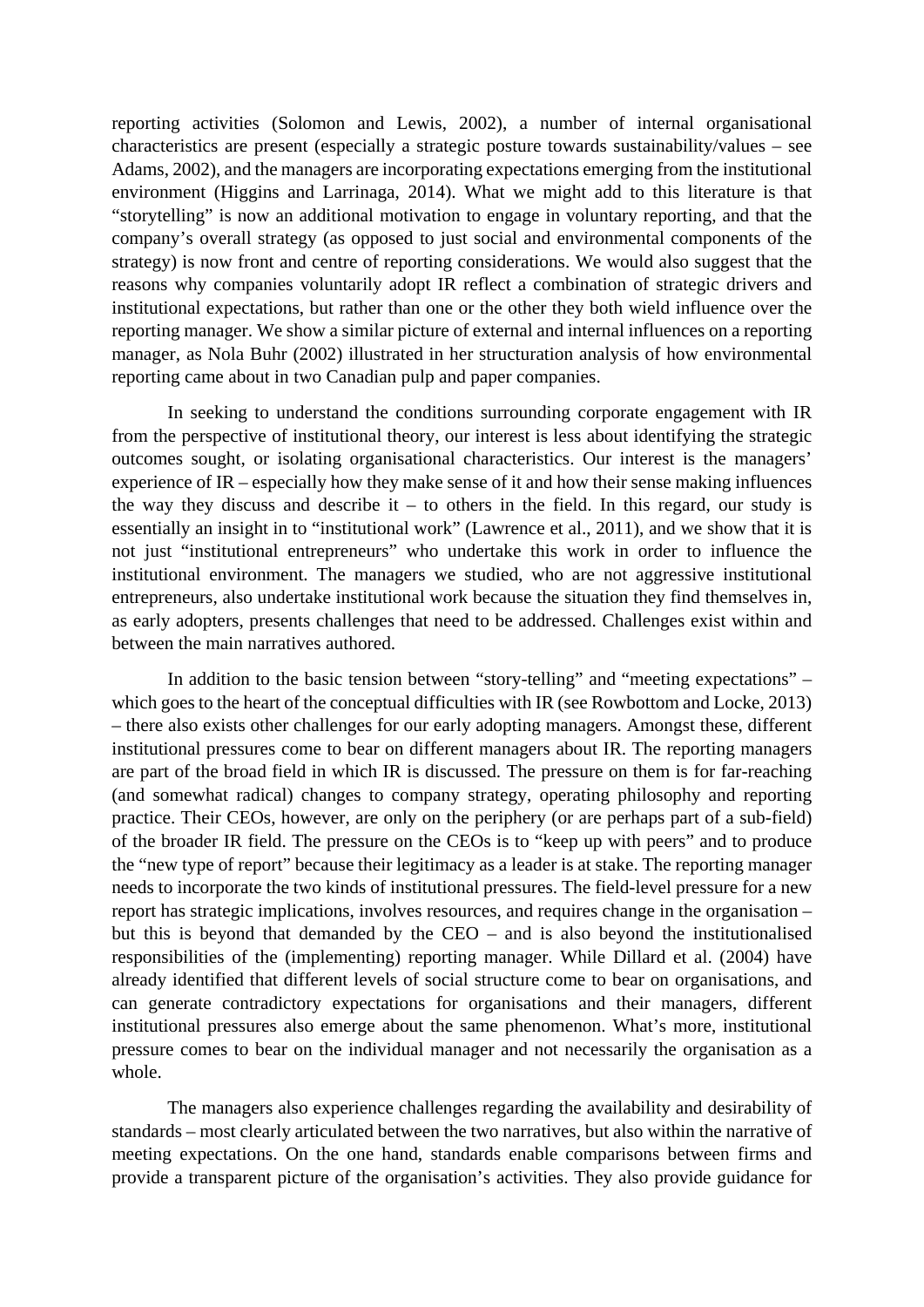preparers about what should be reported and how. But, exactly who should develop the standards, and what they should be in order to still be meaningful for the company and its story, is unclear. Significantly, and of interest to the IIRC and others actively advocating for IR (and also for institutional theorists), the managers do not show a sophisticated understanding of other field members. The managers hear "noise" and "chatter", and they tend towards isomorphism – but to address the standards problem they do not, and cannot, simply acquiesce – the legitimate standard setter is absent. They need to "work" to address the challenges – and they must author a response to the challenge. While the manager's agency is somewhat constrained, the active agent within the field is not well understood by other field members.

The inter-narratives we identify as part of how the managers address the challenges of IR will have important effects on the institutionalisation process because they provide an easy way to address the challenges faced. The inter-narratives involve discursive and material strategies that largely emphasise implementation issues. The managers basically resort to letting things evolve naturally over time, blending strategy with external expectations, and establishing communication channels that pass responsibility for addressing problems to groups and committees. A recourse to time requires little effort, except continuing to engage with the "movement". Latching IR on to the company's strategy is consistent with institutionalised roles regarding their responsibility for corporate communication. Talking and establishing committees is tangible, and presents the appearance of action.

A focus on implementation issues is, at least in part, and we would suggest probably a large part, to do with the circumscribed agency that managers have in addressing strategic issues. This means that the type of change likely to come from the "experimentation" of the early adopters (and probably many of the pilot companies) will not substantially alter the basic conceptual difficulties underpinning IR. The objectives of story-telling and meeting expectations will continue to be part of how IR is articulated by field members. The managers we spoke to offered no major challenge to these two (somewhat mutually exclusive) outcomes, and thus are unlikely to lead to radical changes to what currently prevails as company reporting. The narratives and inter-narratives have insufficient scope for deinstitutionalising the basic norms and structures of reporting and the organisation of the reporting effort.

While the organisational changes promised through IR are reasonable (and noble), the arguments and rationality associated with it fall on not deaf, but constrained, ears. The managers simply do not have the agency or the responsibility for bringing about fundamental organisational change. Because other reporting managers are likely operating at the same level, it will be the implementation-type inter-narratives that are likely to be copied by others.

# **Conclusion**

In seeking to understand the conditions under which corporate engagement with IR is enacted, maintained and transformed, we considered that it was necessary to understand, early, the processes of institutionalisation and the roles of different actors in this process. In this regard, we turned our attention to the early adopters of this new reporting practice. In doing so, our study complements the analysis by Rowbottom and Locke (2013) who identified differences in perspective about the purpose, role and format of IR amongst field members.We suggest that the way these differences will be resolved will be influenced in large part by how the early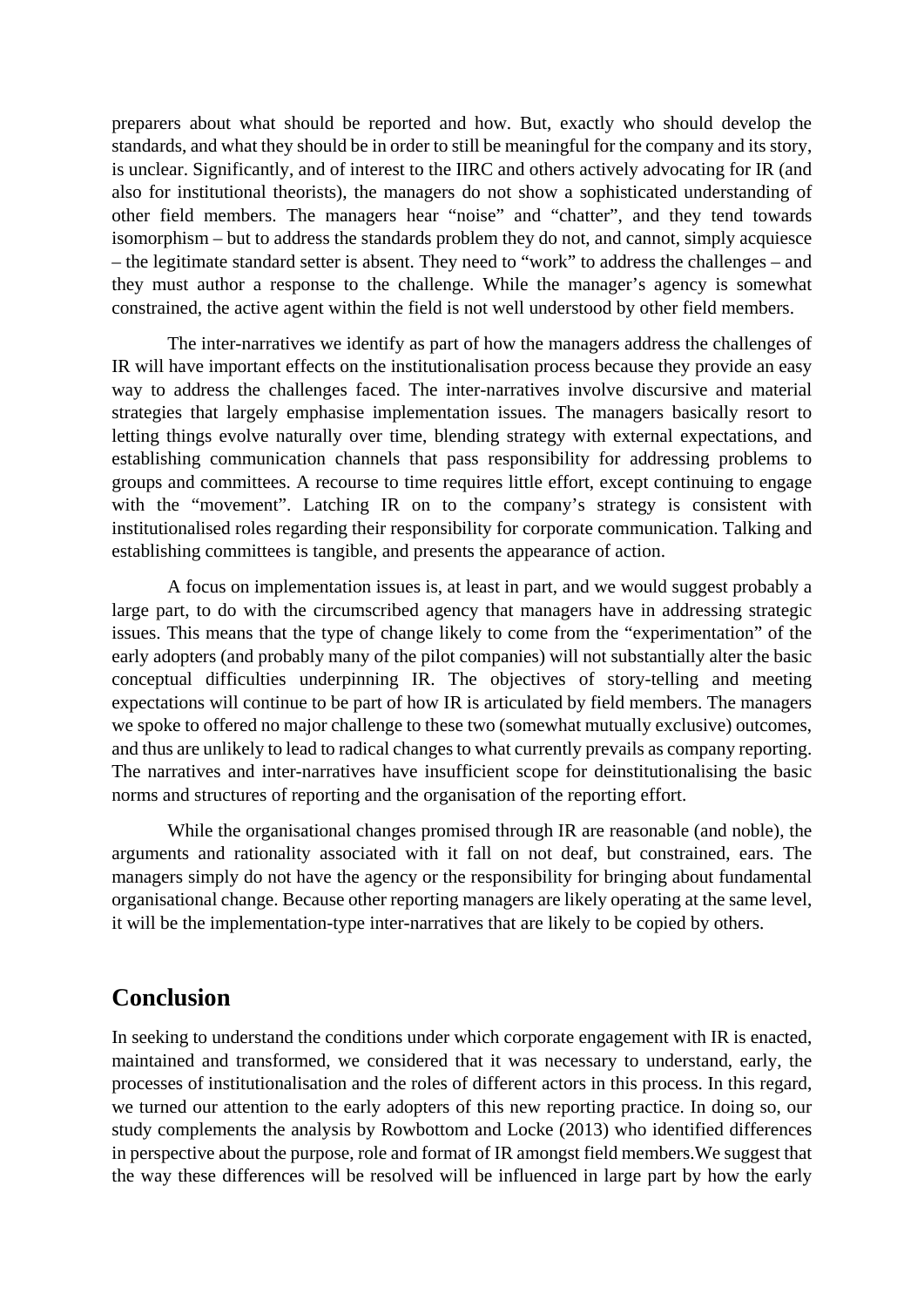adopters address the challenges and tension in practice. The early adopters make an important contribution to the institutional field – not only because they are prominent and credible companies, but also because they produce a tangible artefact that will be look at by others and copied.

Importantly, the managers we interviewed recounted the same issues highlighted by Rowbottom and Locke (2013). That is, there is a tension between organisationalcentred storytelling and inter-organisational comparisons. Our managers also addressed the challenges associated with the target audience for an Integrated Report, and associated materiality considerations. They faced additional challenges associated with different types of institutional pressures influencing their CEO than what they experienced. The "institutional work" that our managers undertake, however, holds many of the tensions in abeyance.

The discursive and material strategies narrated by our managers continue to focalise strategic motivations as the rationale for undertaking IR (especially that relating to storytelling). These sit comfortably with what managers know and understand from previous reporting innovations, and they are consistent with their institutionalised roles in organisations. Essentially, the notion that "time will tell" and the enactment of stakeholder/sustainability committees will become how IR is described. These will become part of how IR is "known". Additionally, the blending of sustainability strategy with story-telling may mean that IR will most likely be adopted by companies that seek this type of strategic positioning.

Our aim in this paper was deliberately modest: we sought to explore the sense making processes within a group of early adopting firms and to consider what we found in the context of Institutional Theory. In this regard, we found little that could be described as radical, and what is most likely to eventuate is much the same as what has gone before. Much work remains to be done, however. Of most importance is for the entire field (including academics) to reflect on the agency of the manager who sits at the centre of field-level expectations for new reporting behaviours. While much is desirable about IR, the institutional pressure for far-reaching change is falling on constrained ears. Those that can make these types of changes sit on the periphery of the field, and they experience pressure for "action". Given the likely institutionalisation of the three inter-narratives we identify, scope exists for a critical study of the IR discourse and the extent to which the rhetoric and empty signifiers (Laclau and Mouffe, 1985) of "shared value", "capital", "stewardship" and "materiality" do offer opportunities for effecting radical change in organisational activities. No doubt this work will ensue – along with critical studies of the language and discourse utilised within actual Integrated Reports. It is also important to consider whether the field forming around IR is an extension of the sustainability reporting field, or whether it is an entirely new one. Perhaps, as our narrators suggest, time will tell.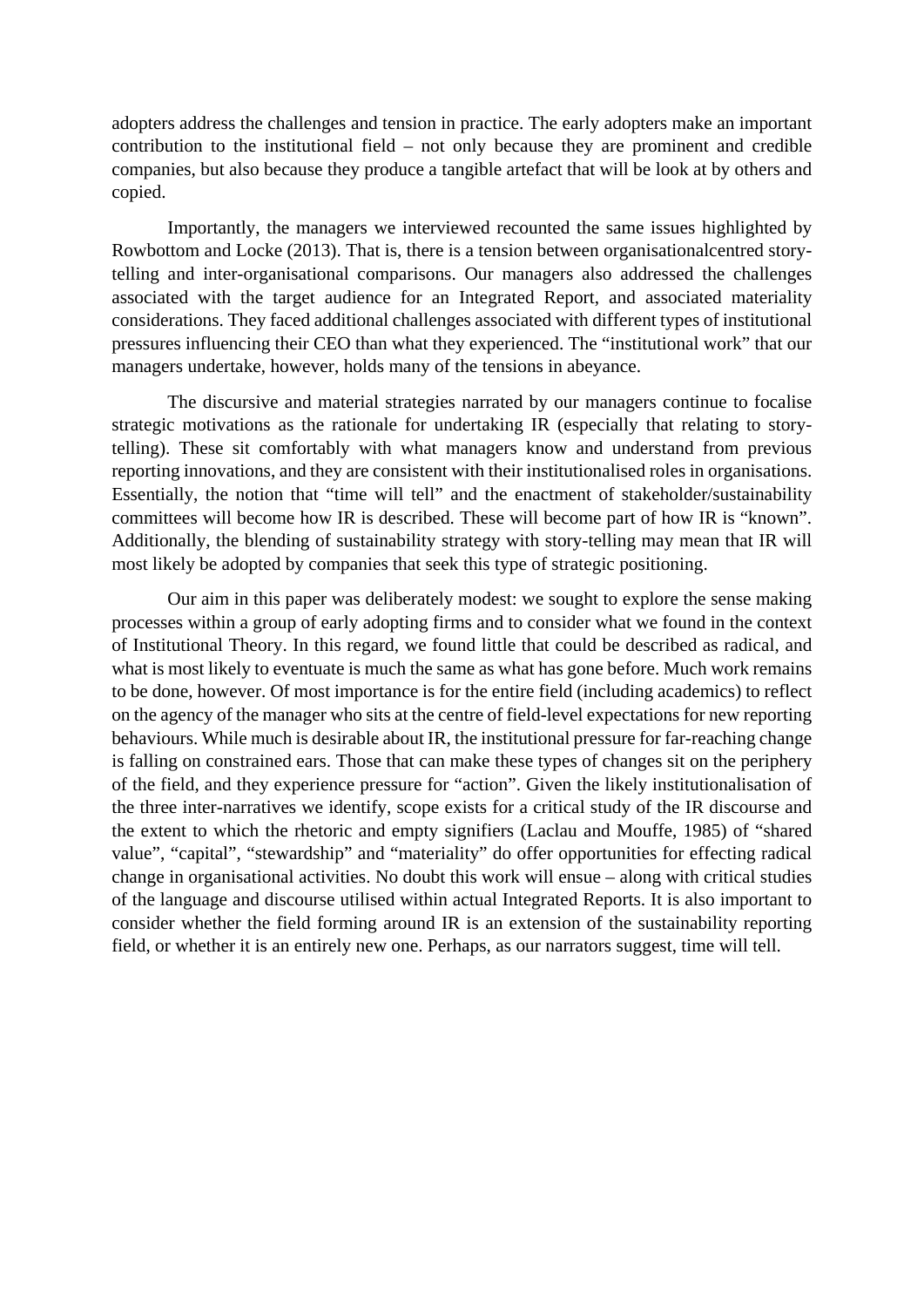# **References**

ACCA (2012), "A world tour of integrated reporting", Accountancy Futures, Vol. 5, pp. 3-4.

ACCA and Net Balance Foundation (2011), Adoption of Integrated Reporting by the ASX50, Author, Melbourne.

Adams, C. (2002), "Internal organisational factors influencing social and ethical reporting: Beyond current theorising", Accounting, Auditing and Accountability, Vol. 15 No. 2, pp. 223-250.

Adams, C. and Harte, G. (1998), "The changing portrayal of the employment of women in British banks and retail companies' annual reports", Accounting, Organizations and Society,

Vol. 23 No. 8, pp. 781-812.

Adams, C. and McNicholas, P. (2007), "Making a difference: sustainability reporting accountability and organisational change", Accounting, Auditing & Accountability Journal, Vol. 20 No. 30, pp. 382-402.

Adams, S. and Simnett, R. (2011), "Integrated reporting: an opportunity for Australia's not-for profit sector", Australian Accounting Review, Vol. 21 No. 3, pp. 292-301.

Arvidsson, S. (2010), "Communication of corporate social responsibility: a study of the views of management teams in large companies", Journal of Business Ethics, Vol. 96 No. 3, pp. 339-354.

Bamberg, M. (2007), Narrative – State of the Art, John Benjamins Publishing Company, Philadelphia, PA.

Barry, D. and Elmes, M. (1997), "Strategy retold: toward a narrative view of strategic discourse", Academy of Management Review, Vol. 22 No. 3, pp. 429-452.

Bartolomeo, M., Bennett, M., Bouma, J., Heydkamp, P., James, P. and Wolters, T. (2000), "Environmental management accounting in Europe: current practice and future potential", European Accounting Review, Vol. 9 No. 1, pp. 31-52.

Bebbington, J., Higgins, C. and Frame, B. (2009), "Initiating sustainable development reporting: evidence from New Zealand", Accounting, Auditing and Accountability Journal, Vol. 22 No. 4, pp. 588-625.

Beech, N. (2000), "Narrative styles of managers and workers: a tale of star-crossed lovers", Journal of Applied Behavioral Science, Vol. 36 No. 2, pp. 210-228.

Belal, A.R. and Owen, D.L. (2007), "The views of corporate managers on the current state of, and future prospects for, social reporting in Bangladesh: an engagement-based study", Accounting, Auditing & Accountability Journal, Vol. 20 No. 3, pp. 472-494.

Berg, A. and Hukkinen, J. (2011), "The paradox of growth critique: narrative analysis of the Finnish sustainable consumption and production debate", Ecological Economics, Vol. 72 No. 2, pp. 151-160.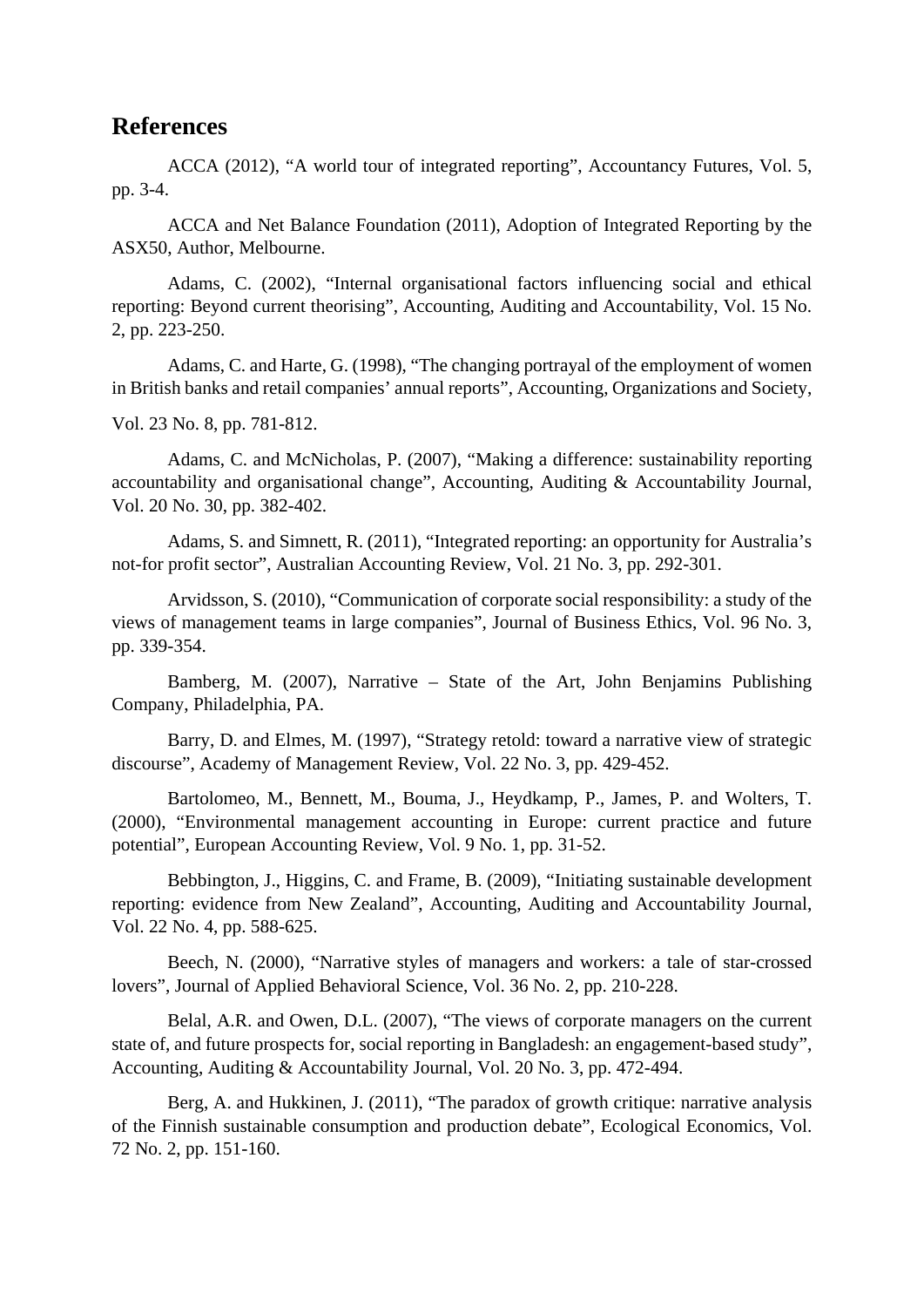Brown, A. (2006), "A narrative approach to collective identities", Journal of Management Studies, Vol. 43 No. 4, pp. 731-753.

Brown, H.S., de Jong, M. and Lessidrenska, T. (2009), "The rise of the global reporting initiative: a case of institutional entrepreneurship", Environmental Politics, Vol. 18 No. 2, pp. 182-200.

Brown, H.S., de Jong, M. and Levy, D. (2009), "Building institutions based on information disclosure: lessons from GRIs sustainability reporting", Journal of Cleaner Production, Vol. 17 No. 6, pp. 571-580.

Brown, N. and Deegan, C. (1999), "The public disclosure of environmental performance information: a dual test of media agenda setting theory and legitimacy theory", Accounting and Business Research, Vol. 37 No. 1, pp. 21-41.

Bruner, J. (1990), Acts of Meaning, Harvard University Press, Cambridge, MA.

Buhr, N. (2002), "A structuration view on the initiation of environmental reports", Critical Perspectives on Accounting, Vol. 13 No. 1, pp. 17-38. Business Reporting Leaders Forum (2012), BRLF Background, available at: www.ake.org.au/BRLF.php (accessed October 10, 2013).

Cobb, S. (1993), "Empowerment and mediation: a narrative perspective", Negotiation Journal, Vol. 9 No. 2, pp. 245-259.

Collins, E., Lawrence, S., Pavlovich, K. and Ryan, C. (2007), "Business networks and the uptake of sustainability practices", Journal of Cleaner Production, Vol. 15 Nos 8/9, pp. 729- 740.

Cormier, D., Gordon, I. and Magnan, M. (2004), "Corporate environmental disclosure: contrasting management's perceptions with reality", Journal of Business Ethics, Vol. 49 No. 2, pp. 143-165.

Cunliffe, A., Luhman, J. and Boje, D. (2004), "Narrative temporality: implications for organizational research", Organization Studies, Vol. 25 No. 2, pp. 261-286.

Currie, G., Humpreys, M.,Waring, J. and Rowley, E. (2009), "Narratives of professional regulation and patient safety: the case of medical devices in anaesthetics", Health, Risk & Society, Vol. 11 No. 2, pp. 117-135.

Czarniawska, B. (1998), A Narrative Approach to Organization Studies, Sage, Thousand Oaks, CA.

Daub, C.-H. (2007), "Assessing the quality of sustainability reporting: an alternative methodological approach", Journal of Cleaner Production, Vol. 15 No. 2, pp. 75-85. Deephouse, D. (1996), "Does isomorphism legitimate?", Academy of Management Journal, Vol. 39 No. 4, pp. 1024-1039.

Dierkes, M. and Preston, L. (1977), "Corporate social accounting reporting for the physical environment: a critical review and implementation proposal", Accounting, Organizations and Society, Vol. 2 No. 1, pp. 3-22.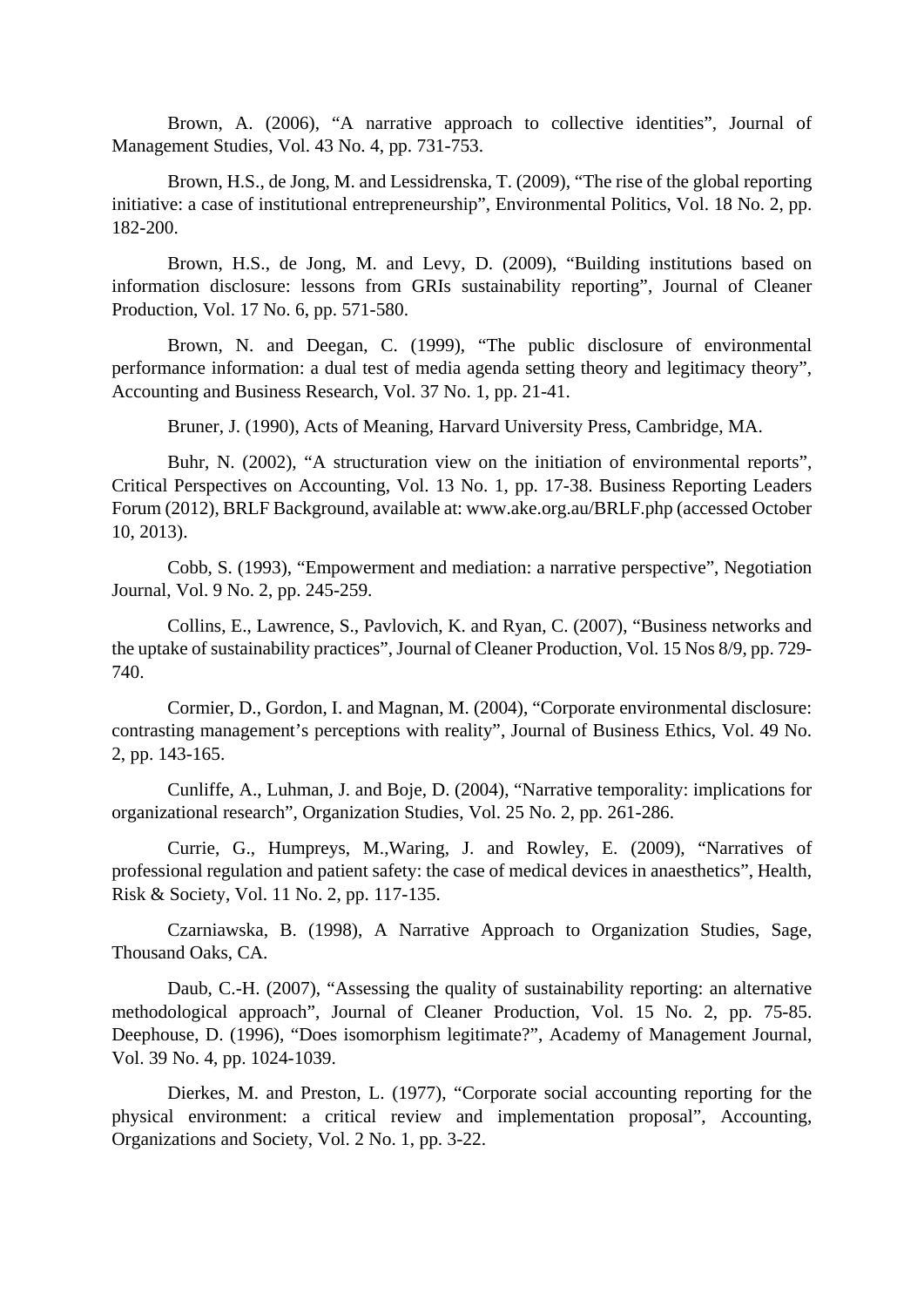Dillard, J., Rigsby, J. and Goodman, C. (2004), "The making and remaking of organization context: duality and the institutionalisation process", Accounting, Auditing & Accountability Journal, Vol. 17 No. 4, pp. 506-542.

DiMaggio, P. and Powell,W. (1983), "The iron cage revisited: institutional isomorphism and collective rationality in organizational fields", American Sociological Review, Vol. 48 No. 2, pp. 147-160.

DiMaggio, P. and Powell, W. (1991), "Introduction", in Powell, P. and DiMaggio, W. (Eds), The New Institutionalism in Organizational Analysis, The University of Chicago Press, Chicago, IL and London, pp. 1-38.

Diochon, M. and Anderson, A. (2011), "Ambivalence and ambiguity in social enterprise: narratives about values in reconciling purpose and practices", International Entrepreneurship and Management Journal, Vol. 7 No. 1, pp. 93-109.

Doh, J. and Guay, T. (2006), "Corporate social responsibility, public policy, and NGO activism in Europe and the United States: an institutional-stakeholder perspective", Journal of Management Studies, Vol. 43 No. 1, pp. 47-73.

Dowling, J. and Pfeffer, J. (1975), "Organisational legitimacy: social values and organisational behaviour", Pacific Sociological Review, Vol. 18 No. 1, pp. 122-136.

Downing, S. (1997), "Learning the plot: emotional momentum in search of dramatic logic", Management Learning, Vol. 28 No. 1, pp. 27-44.

Durden, C. (2008), "Towards a socially responsible management control system", Accounting, Auditing and Accountability Journal, Vol. 21 No. 5, pp. 671-694.

Eccles, R. and Armbrester, K. (2011), "Integrated reporting in the cloud", IESE Insight, Vol. 8 No. 1, pp. 13-20.

Eccles, R. and Krzus, M. (2010), "Integrated reporting for a sustainable strategy", Financial Executive, Vol. 2010, pp. 29-32.

Elkington, J. (Ed.) (1997), Cannibals With Forks: The Triple Bottom Line of 21st Century Business, Earthscan, London.

Feldman, M., Skolberg, K., Brown, R. and Horner, D. (2004), "Making sense of stories: a rhetorical approach to narrative analysis", Journal of Public Administration Research and Theory, Vol. 14 No. 2, pp. 147-170.

Fenton, C. and Langley, A. (2011), "Strategy as practice and the narrative turn", Organization Studies, Vol. 32 No. 9, pp. 1171-1196.

Fisher, W. (1985a), "The narrative paradigm: an elaboration", Communication Monographs, Vol. 52 No. 4, pp. 347-367.

Fisher, W. (1985b), "The narrative paradigm: in the beginning", Communication Monographs, Vol. 35 No. 4, pp. 75-89.

Fortanier, F., Kolk, A. and Pinske, V. (2011), "Harmonization in CSR reporting MNEs and global CSR standards", Management International Review, Vol. 51 No. 5, pp. 665-696.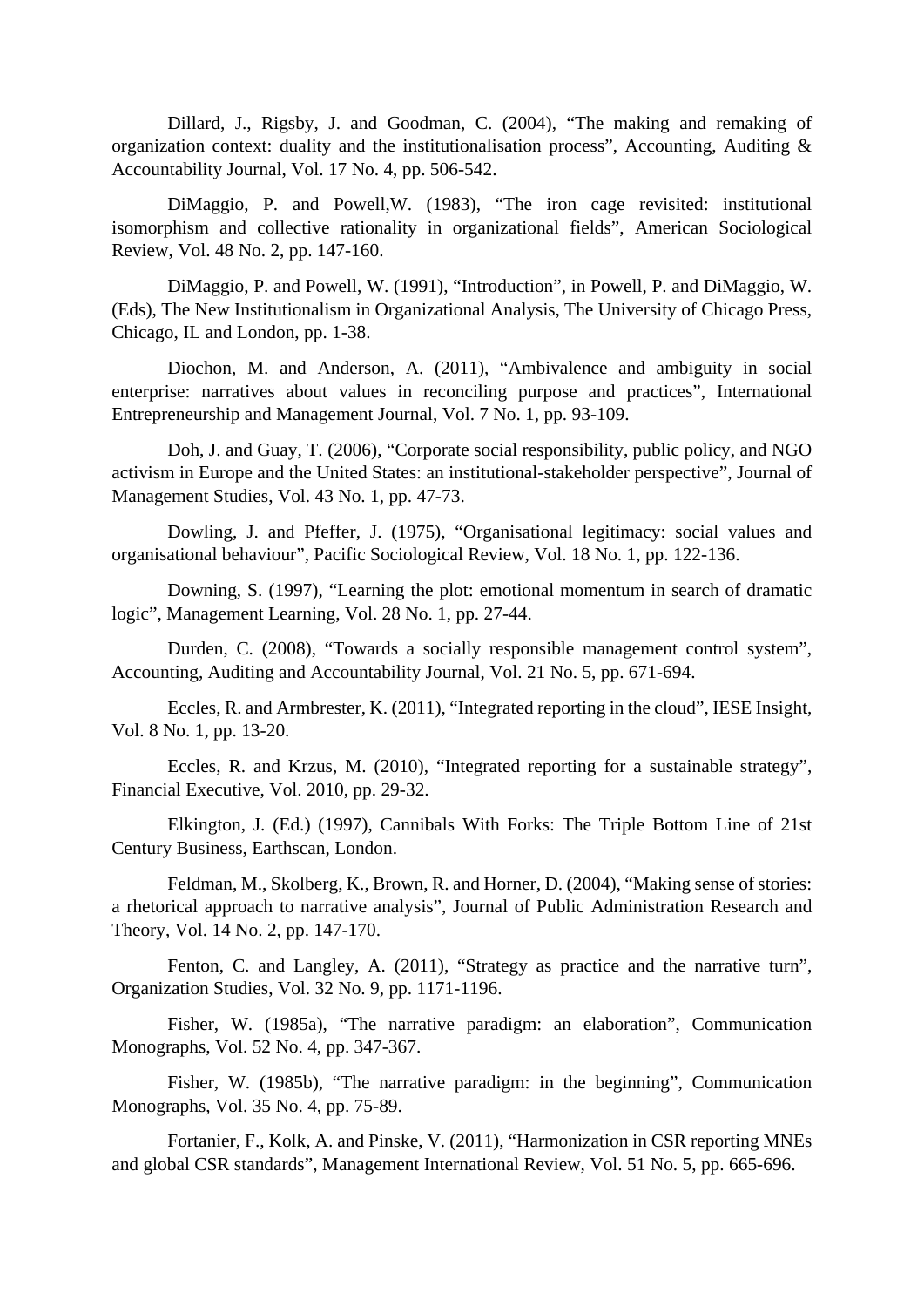Franzosi, R. (1998), "Narrative analysis – or why (and how) sociologists whould be interested in narrative", Annual Review of Sociology, Vol. 24 No. 2, pp. 517-554.

Fraser, H. (2004), "Doing narrative research: analysing personal stories line by line", Qualitative Social Work, Vol. 3 No. 2, pp. 197-201.

Frias-Aceituno, J., Rodriguez-Ariza, L. and Garcia-Sanchez, I. (2013), "Is integrated reporting determined by a country's legal system? An exploratory study", Journal of Cleaner Production, Vol. 44 No. 1, pp. 45-55.

Friedland, R. and Alford, R. (1991), "Bringing society back in: symbols, practices, and institutional contradictions", in Powell, W. and DiMaggio P. (Eds), The New Institutionalism in Organizational Analysis, University of Chicago Press, Chicago, IL, pp. 232-263.

Gabriel, Y. (2002), Storytelling in Organizations: Facts, Fictions and Fantasies, Oxford University Press, New York, NY.

Galaskiewicz, J. (1991), "Making corporate actors accountable: institution building in Minneapolis-St. Paul", in Powell, W. and DiMaggio P. (Eds), The New Institutionalism in Organizational Studies, University of Chicago Press, Chicago, IL, pp. 293-310.

Garud, R., Hardy, C. and Maguire, S. (2007), "Institutional entrepreneurship as embedded agency: an introduction to the special issue", Organization Studies, Vol. 28 No. 7, pp. 957-969.

Geertz, C. (1988), Works and Lives: The Anthropologist as Author, Polity Press, Cambridge. Gephart, R. (1991), "Succession sensemaking and organizational change: a story of a deviant colege president", Journal of Organizational Change Management, Vol. 4 No. 3, pp. 35-44.

Golob, U. and Bartlett, J. (2007), "Communicating about corporate social responsibility: a comparative study of CSR reporting in Australia and Slovenia", Public Relations Review, Vol. 33 No. 1, pp. 1-9.

Gray, R. (2001), "Thirty years of social accounting, reporting and auditing: what (if anything) have we learnt?", Business Ethics: A European Review, Vol. 10 No. 1, pp. 9-15.

Gray, R., Kouhy, R. and Lavers, S. (1995), "Corporate social and environmental reporting: a review of the literature and a longitudinal study of UK disclosure", Accounting, Auditing and Accountability Journal, Vol. 8 No. 2, pp. 47-77.

Gray, R., Owen, D. and Adams, C. (1996), Accounting and Accountability: Changes and Challenges in Corporate Social and Environmental Reporting, Prentice Hall, London.

Greenwood, R., Suddaby, R. and Hinings, C. (2002), "Theorizing change: the role of professional associations in the transformation in institutionalized fields", Academy of Management Journal, Vol. 45 No. 1, pp. 58-80.

GRI (2000), Sustainability Reporting Guidelines on Economic, Environmental and Social Performance, Author, Geneva.

Gubrium, J. and Holstein, J. (1998), "Narrative practice and the coherence of personal stories", Sociological Quarterly, Vol. 39 No. 1, pp. 163-188.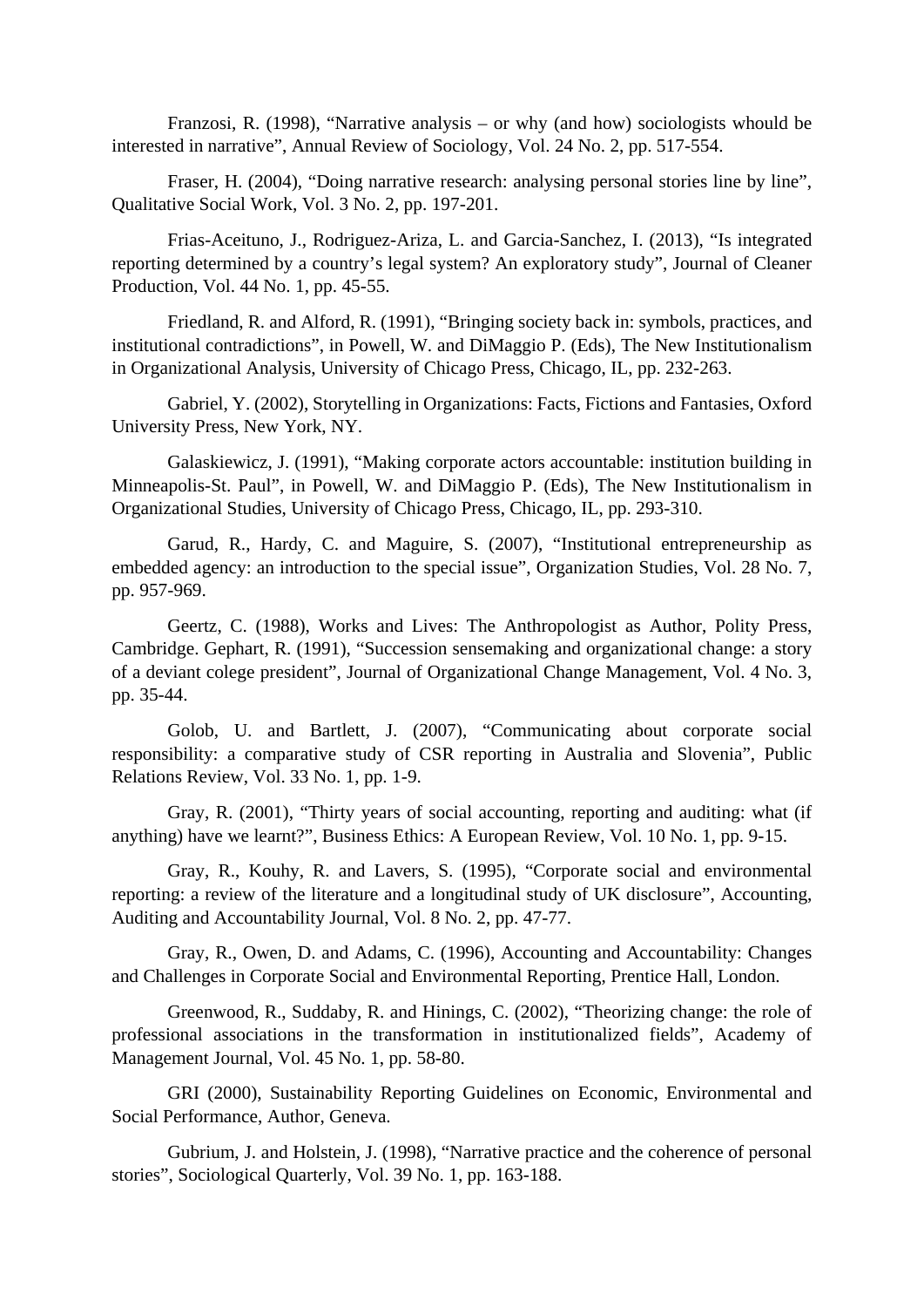Hackston, D. and Milne, M. (1996), "Some determinants of social and environmental disclosures in New Zealand companies", Accounting, Auditing and Accountability Journal, Vol. 9 No. 1, pp. 77-108.

Hampton, R. (2012), "Brace yourself for MORE REGULATORYCHANGES", Accountancy SA, May, pp. 22-23.

Hanks, J. and Gardiner, L. (2012), Integrated Reporting: Lessons From the South African Experience, International Finance Corporation, Washington, DC.

Hardy, C. and Maguire, S. (2010), "Discourse, field-configuring events, and change in organizations and institutional fields: Narratives of DDT and the Stockholm convention", Academy of Management Journal, Vol. 53 No. 6, pp. 1365-1392.

Helfen, M. and Sydow, J. (2013), "Negotiating as institutional work: the case of labour standards and international framework agreements", Organization Studies, Vol. 34 No. 8, pp. 1073-1098.

Herremans, I.M., Herschovis, S.M. and Bertels, S. (2008), "Leaders and laggards: the influence of competing logics on corporate environmental action", Journal of Business Ethics, Vol. 89 No. 7, pp. 449-472.

Higgins, C. and Larrinaga, C. (2014), "Sustainability reporting: Insights from institutional theory", in Unerman, J. Bebbington, J. and O'Dwyer B. (Eds), 2nd ed., Sustainability Accounting and Accountability, Routledge, London, pp. 273-285.

Higgins, C., Milne, M. and van Gramberg, B. (forthcoming), "The uptake and spread of sustainability reporting in Australia", Journal of Business Ethics, doi: 10.1007/s10551-014/ 2171-2.

Hoffman, A. (1999), "Institutional evolution and change: environmentalism and the US chemical industry", Academy of Management Journal, Vol. 42 No. 4, pp. 351-371.

Hummel, R. (1990), "Uncovering validity criteria for stories managers hear and tell", Americal Review of Public Administration, Vol. 20 No. 4, pp. 303-315.

Hummel, R. (1991), "Stories managers tell: why they are as valid as science", Public Administration Review, Vol. 51 No. 1, pp. 31-41.

Institute of Chartered Accountants in Australia (2011), Integrating Sustainability Into Business Practices: A Case-Study Approach, Author, Sydney.

International Integrated Reporting Committee (2011), Towards Integrated Reporting: Communicating Value in the 21st Century, Author, London.

International Integrated Reporting Committee (2013a), Capitals: A Background Paper, IIRC.

International Integrated Reporting Committee (2013b), Consultation Draft of the International oIR4 Framework, Author, London.

Islam, M.A. and McPhail, K. (2011), "Regulating for corporate human rights abuses: the emregence of corporate reporting on the ILO human rights standards within the global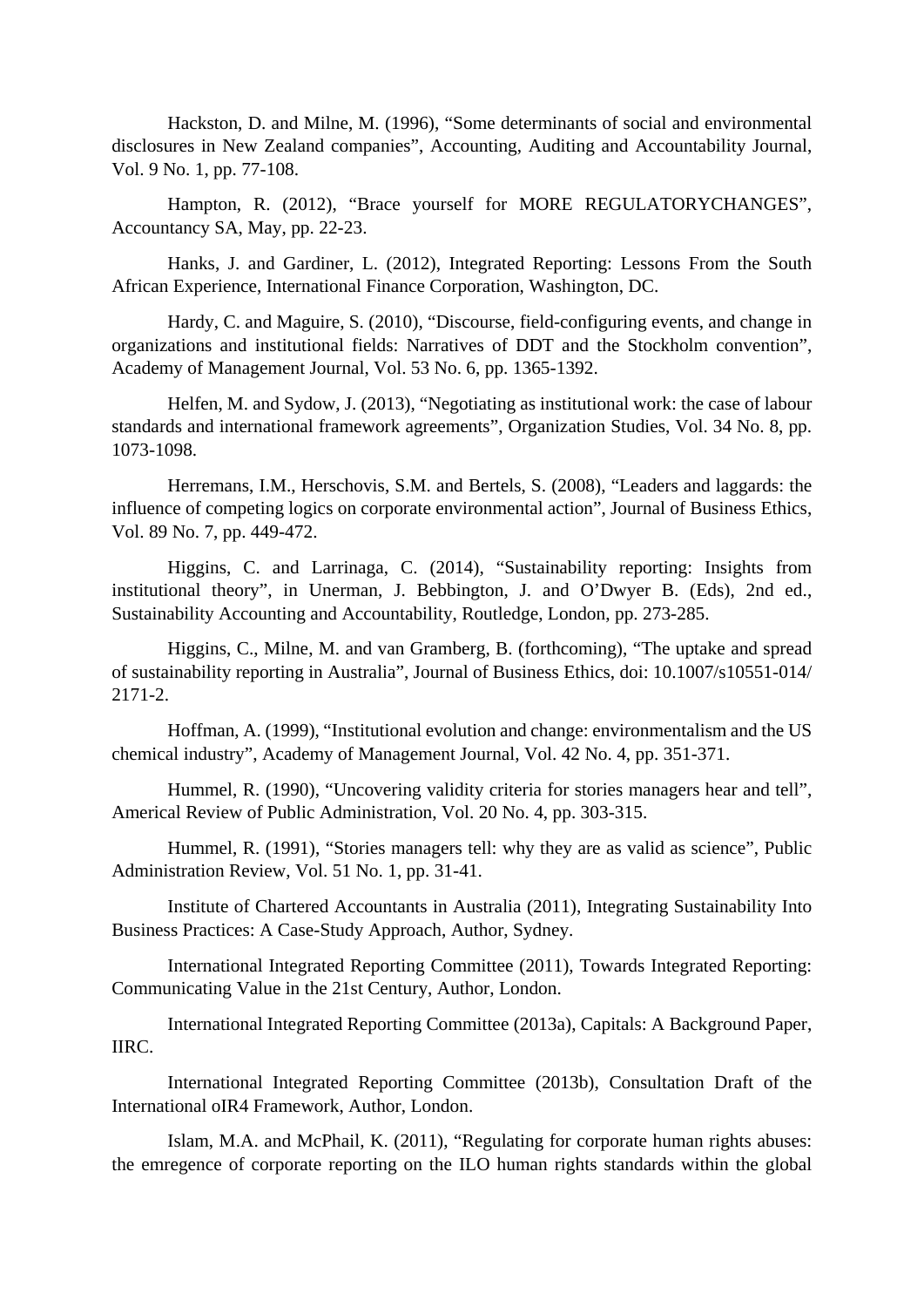garment manufacturing and retail industry", Critical Perspectives on Accounting, Vol. 22 No. 8, pp. 790-810.

Jackson, S. (1998), "Telling stories: Memory, narrative and experience in Feminist researching and theory", in Henwood, K., Griffin, C. and Phoenix, A. (Eds), Standpoints and Differences: Essays in the Practice of Feminist Psychology, Sage, London, pp. 46-64.

Jose, A. and Lee, S.-M. (2007), "Environmental reporting of global corporations: a content analysis based on website disclosures", Journal of Business Ethics, Vol. 72 No. 4,

pp. 307-321.

Kolk, A. (2005), "Environmental reporting by multinationals from the triad: convergence or divergence?", Management International Review, Vol. 45 No. 1, pp. 145-166.

KPMG (2005), International Survey of Corporate Social Responsibility Reporting 2005, KPMG International, Amsterdam.

KPMG (2008), International Survey of Corporate Social Responsibility Reporting, 2008, KPMG International, Amsterdam.

KPMG (2011a), Integrated Reporting: Performance Insight Through Better Business Reporting: Issue 1, Author, London.

KPMG (2011b), The KPMG Survey of Corporate Social Responsibility Reporting, KPMG, London.

KPMG (2012), Integrated Reporting: Performance Insight Through Better Business Reporting: Issue 2, Author, London.

KPMG (2013), The KPMG Survey of Corporate Responsibility Reporting, KPMG, London.

Laclau, E. and Mouffe, C. (1985), Hegemony and Socialist Strategy, Verso, London.

Lawrence, T., Leca, B. and Zilber, T. (2013), "Institutional work: current research, new directions and overlooked issues", Organization Studies, Vol. 34 No. 8, pp. 1023-1033.

Lawrence, T. and Suddaby, R. (2006), "Institutions and institutional work", in Clegg, S., Hardy, C., Lawrence, T. and Nord, W. (Eds), The Sage Handbook of Organization Studies, 2nd ed., Sage, London, pp. 215-254.

Lawrence, T., Suddaby, R. and Leca, B. (2011), "Institutional work: refocusing studies of organization", Journal of Management Inquiry, Vol. 20 No. 1, pp. 52-58.

Levy, D. and Kolk, A. (2002), "Strategic responses to global climate change: conflicting pressures on multinationals in the oil industry", Business and Politics, Vol. 4 No. 3, pp. 275-300.

Lindblom, C.K. (1993), "The implications for organizational legitimacy for corporate social performance and disclosure", Proceedings of the Critical Perspectives on Accounting Conference, New York, NY.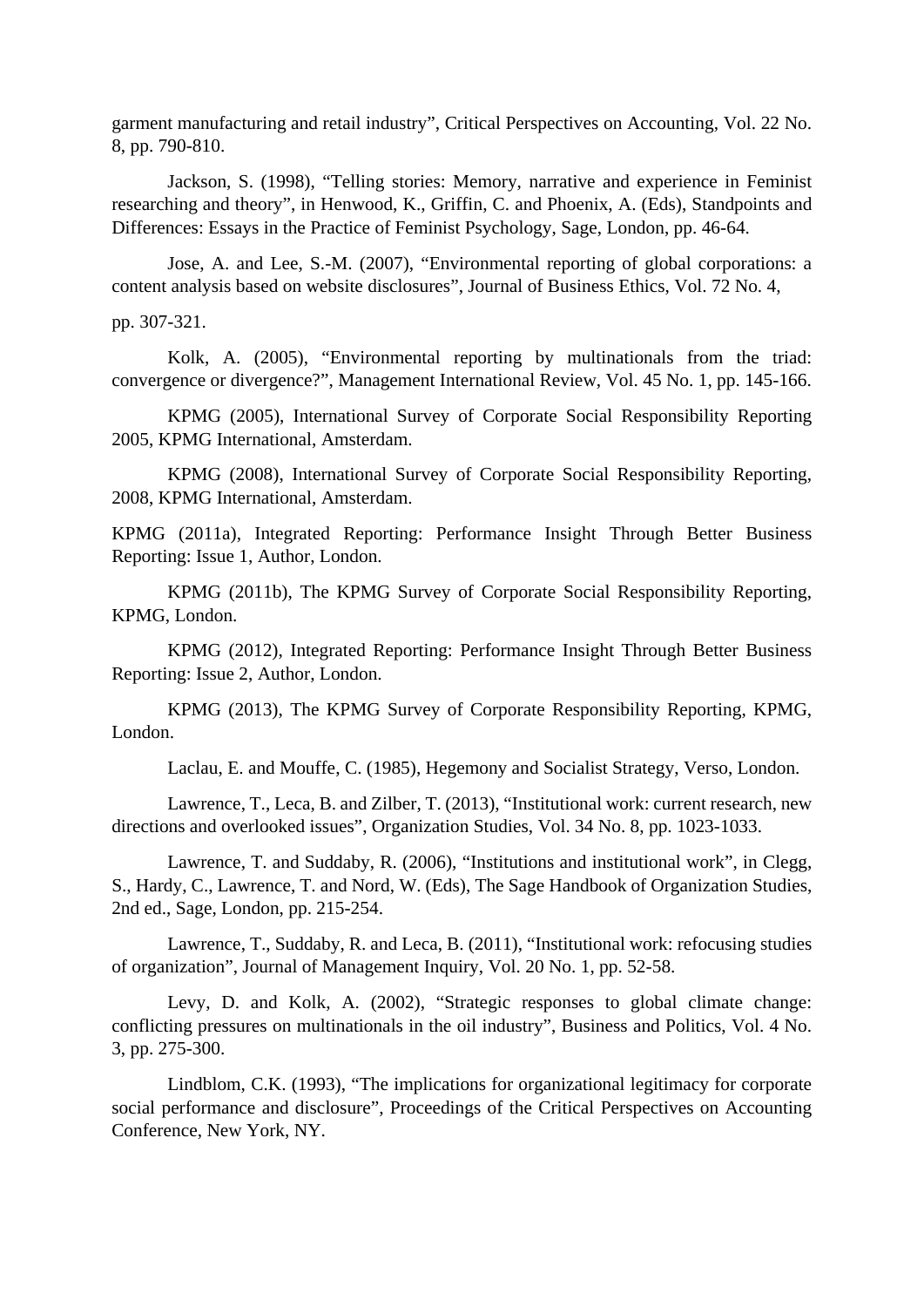Maharaj, R. and Herremans, I.M. (2008), "Shell Canada: over a decade of sustainable development reporting experience", Corporate Governance: International Journal of Business in Society, Vol. 8 No. 3, pp. 235-247.

Main, N. and Hespenheide, E. (2012), "Integrated reporting: the new big picture", Deloitte Review, Vol. 10 No. 1, pp. 125-137.

Marquis, C., Glynn, M. and Davis, G. (2007), "Community isomorphism and corporate social action", Academy of Management Review, Vol. 32 No. 3, pp. 925-945.

Martin, A.D. and Hadley, D.J. (2008), "Corporate environmental non-reporting – a UK FTSE 350 perspective", Business Strategy & the Environment, Vol. 17 No. 4, pp. 245-259.

Mathews, M.R. (1993), Socially Responsible Accounting, Chapman & Hall, London.

Mathews, M.R. (1997), "Twenty-five years of social and environmental accounting research: is there a silver jubilee to celebrate?", Accounting, Auditing and Accountability, Vol. 10 No. 4, pp. 481-531.

Mathews, M.R. (2002), "A brief description and preliminary analysis of recent social and environmental accounting research literature", Plenary session, CSEAR Conference,

#### Melbourne.

Maunders, K. (1984), Employment Reporting: An Investigation of User Needs, Measurement and Reporting Issues and Practice, ICAEW, London.

Maynard-Moody, S. and Musheno, M. (2000), "State agent or citizen agent: two narratives of discretion", Journal of Public Administration Research and Theory, Vol. 10 No. 2, pp. 329-359.

Meek, G.K. and Gray, S.J. (1988), "The value added statement: an innovation for US companies", Business Horizons, Vol. 31 No. 3, pp. 73-81.

Milne, M. and Patten, D.M. (2002), "Securing organizational legitimacy: an experimental decision case examining the impact of environmental disclosures", Accounting, Auditing & Accountability Journal, Vol. 15 No. 3, pp. 372-405.

Milne, M., Tregidga, H. and Walton, S. (2009), "Words not actions! The ideological role of sustainable development reporting", Accounting, Auditing and Accountability Journal,

Vol. 22 No. 8, pp. 1211-1257.

Morhardt, J. (2010), "Corporate social responsibility and sustainability reporting on the internet", Business, Strategy & the Environment, Vol. 19 No. 7, pp. 436-452.

Mouritsen, J., Larsen, H. and Bukh, P. (2001), "Intellectual capital and the "capable firm": narrating visualising and numbering for managing knowledge", Accounting, Organizations and Society, Vol. 26 No. 2, pp. 735-762.

Nicholls, A. (2010), "The legitimacy of social entrepreneurship: reflexive isomorphism in a pre-paradigmatic field", Entrepreneurship Theory and Practice, Vol. 34 No. 4, pp. 611- 633.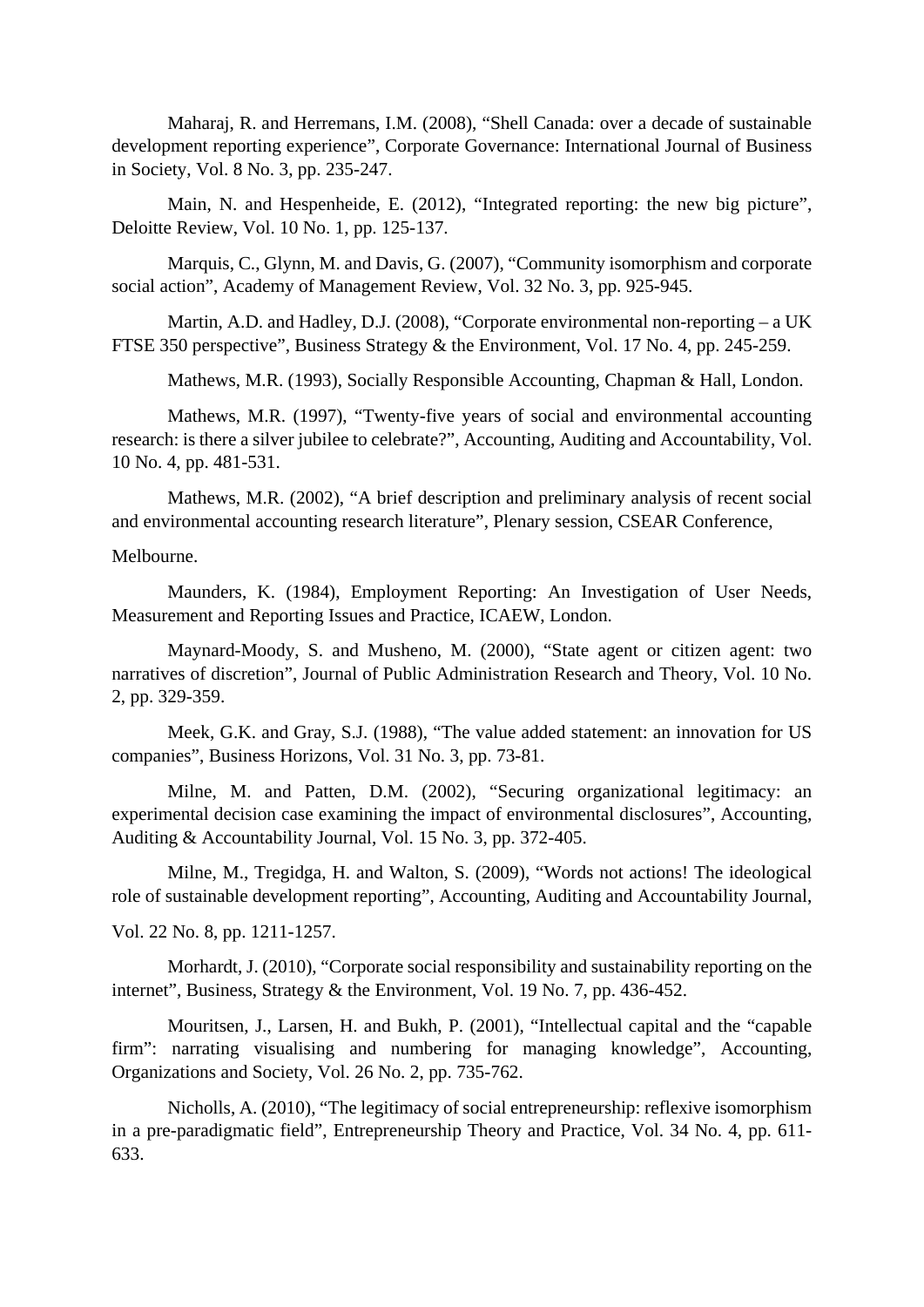O'Connor, E. (1997), "Discourse at our disposal: stories in and around the garbage can", Management Communication Quarterly, Vol. 10 No. 4, pp. 395-432.

O'Connor, E. (2000), "Plotting the organization: the embedded narrative as a construct for studying change", Journal of Applied Behavioral Science, Vol. 36 No. 2, pp. 174-192.

O'Dwyer, B. (2002), "Managerial perceptions of corporate social disclosure: an Irish story", Accounting, Auditing and Accountability Journal, Vol. 15 No. 3, pp. 406-436.

Patten, D. (1992), "Intra-industry environmental disclosures in response to the Alaskan oil spill: a note on legitimacy theory", Accounting, Organizations and Society, Vol. 17 No. 5, pp. 471-475.

Perkmann, M. and Spicer, A. (2008), "How are management fashions institutionalized? The role of institutional work", Human Relations, Vol. 61 No. 6, pp. 811-844.

Phillips, D., Watson, L. and Willis, M. (2011), "Benefits of comprehensive integrated reporting", Financial Executive, Vol. 27 No. 2, pp. 26-30.

Phillips, N., Lawrence, T. and Hardy, C. (2004), "Discourse and institutions", Academy of Management Review, Vol. 29 No. 4, pp. 635-652.

Plummer, K. (1995), Telling Sexual Stories: Power, Change and SocialWorlds, Routledge, London.

Qian, W., Burritt, R. and Monroe, G. (2011), "Environmental management accounting in local government: a case of waste management", Accounting, Auditing  $&$  Accountability Journal, Vol. 24 No. 1, pp. 93-128.

Rhodes, C. and Brown, A. (2005), "Narrative, organizations and research", International Journal of Management Reviews, Vol. 7 No. 1, pp. 167-188.

Riessman, C. (2003), "Narrative analysis", in Lewis-Beck, M., Bryman, A. and Futing Liao, T. (Eds), The Sage Encyclopedia of Social Science Research Methods, Vol. 3, Sage, London, pp. 453-472.

Roberts, L. (2011), "Integrated reporting: the status quo", Accountancy SA, December, pp. 22-23.

Rowbottom, N. and Locke, J. (2013), "The emergence of integrated reporting", Asia Pacific Interdiscipoinary Research in Accounting Conference, Kobe.

Sarbin, T. (1986), Narrative Psychology: The Storied Nature of Human Conduct, Praeger, New York, NY.

Scott, R. (1995), Institutions and Organizations, Sage, Thousand Oaks, CA.

Seo, M.-G. and Creed, D.W.E. (2002), "Institutional contradictions, praxis, and institutional change: a dialectical perspective", Academy of Management Review, Vol. 27 No. 2, pp. 222-247.

Slager, R., Gond, J.-P. and Moon, J. (2012), "Standardization as institutional work: the regulatory power of a responsible investment standard", Organization Studies, Vol. 33 Nos 5/6, pp. 763-790.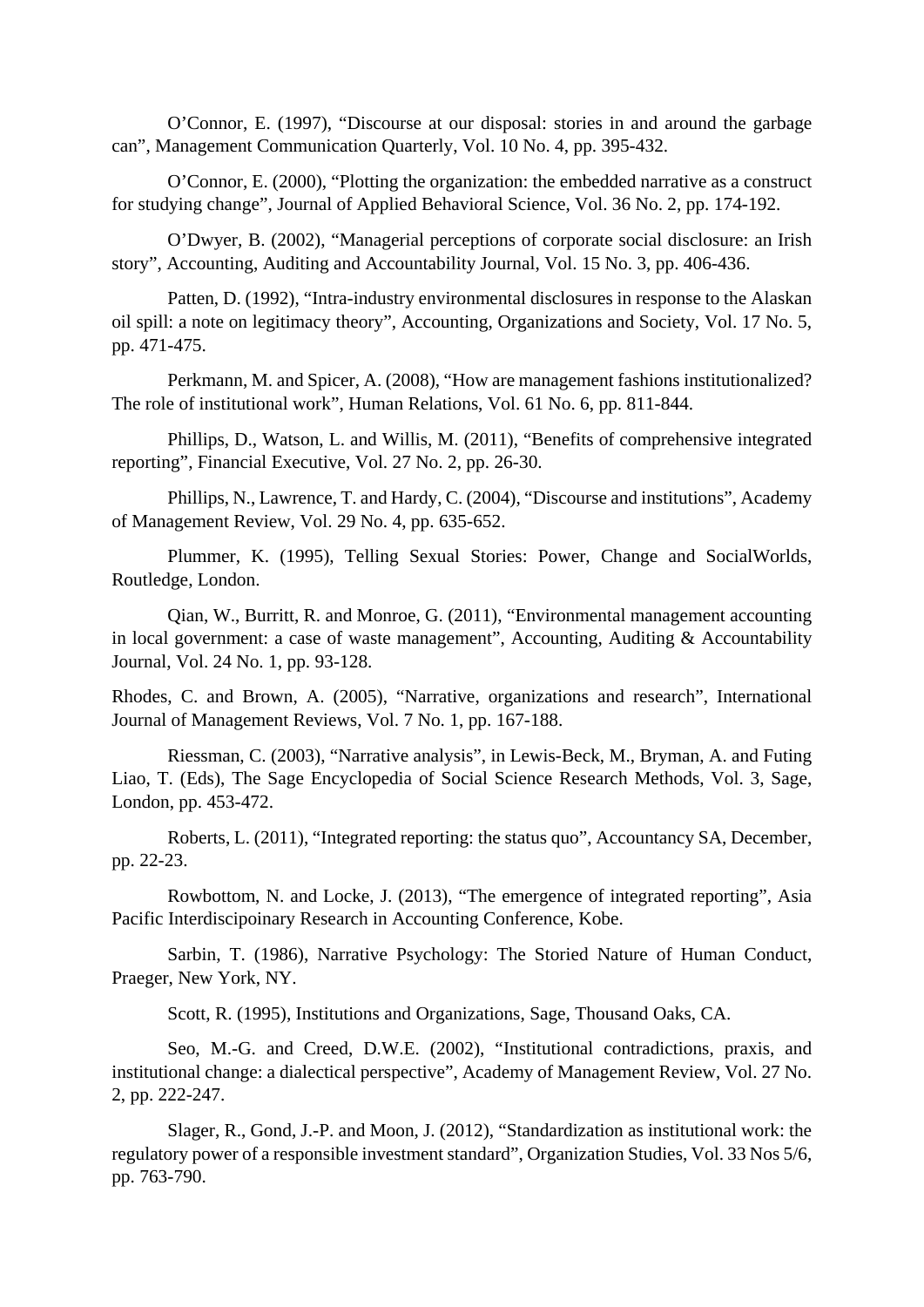Smart, G. (1999), "Storytelling in a central bank", Journal of Business and Technical Communication, Vol. 13 No. 3, pp. 249-274.

Smith, B. and Sparkes, A. (2007), "Narrative and its potential contribution to disability studies", Disability & Society, Vol. 23 No. 1, pp. 17-28.

Solomon, A. and Lewis, L. (2002), "Incentives and disincentives for corporate environmental disclosure", Business Strategy & the Environment, Vol. 11 No. 2, pp. 154-169.

Stubbs, W., Higgins, C. and Milne, M. (2013), "Why do companies not produce sustainability reports?", Business, Strategy & the Environment, Vol. 22 No. 7, pp. 456-470.

Suddaby, R., Cooper, D. and Greenwood, R. (2007), "Transnational regulation of professional services: governance dynamics of field level organizational change", Accounting, Organizations and Society, Vol. 32 No. 2, pp. 333-362.

Terlaak, A. (2007), "Order without law? The role of certified management standards in shaping socially desired firm behaviors", Academy of Management Review, Vol. 32 No. 3,

Tilt, C. (2008), "Environmental disclosures outside the annual report", International Journal of Management and Decision Making, Vol. 9 No. 3, pp. 288-308.

Ullman, A. (1976), "The corporate environmental accounting system: a management tool for fighting environmental degradation", Accounting, Organizations and Society, Vol. 1 No. 1, pp. 71-79.

Vaara, E. and Tienari, J. (2011), "On the narrative construction of multinational corporations: an antenarrative analysis of legitimation and resistance in a cross-border merger", Organization Science, Vol. 22 No. 2, pp. 370-390.

Van Maanen, J. (1988), Tales From The Field, Chicago University Press, Chicago, IL.

Watson, A. (2013), "Early days yet for integrated reporting, but excellent examples are emerging", Accountancy SA, December-January, pp. 14-17.

Weick, K. (1995), Sensemaking in Organizations, Sage, Thousand Oaks, CA.

Weick, K. and Browning, L. (1986), "Arguments and narration in organizational communication", Journal of Management, Vol. 12 No. 3, pp. 243-259.

White, H. (1973), Metahistory, Johns Hopkins University Press, Baltimore, MD.

Whitten, M. (1993), "Narrative and the culture of obedience at the workplace", in Mumby, D. (Ed.), Narrative and Social Control: Critical Perspectives, Sage, Newbury Park, CA, pp. 97-118.

Zilber, T. (2007), "Stories and the discursive dynamics of institutional entrepreneurship: the case of Israeli hightech after the bubble", Organization Studies, Vol. 28 No. 2, pp. 1035-1054.